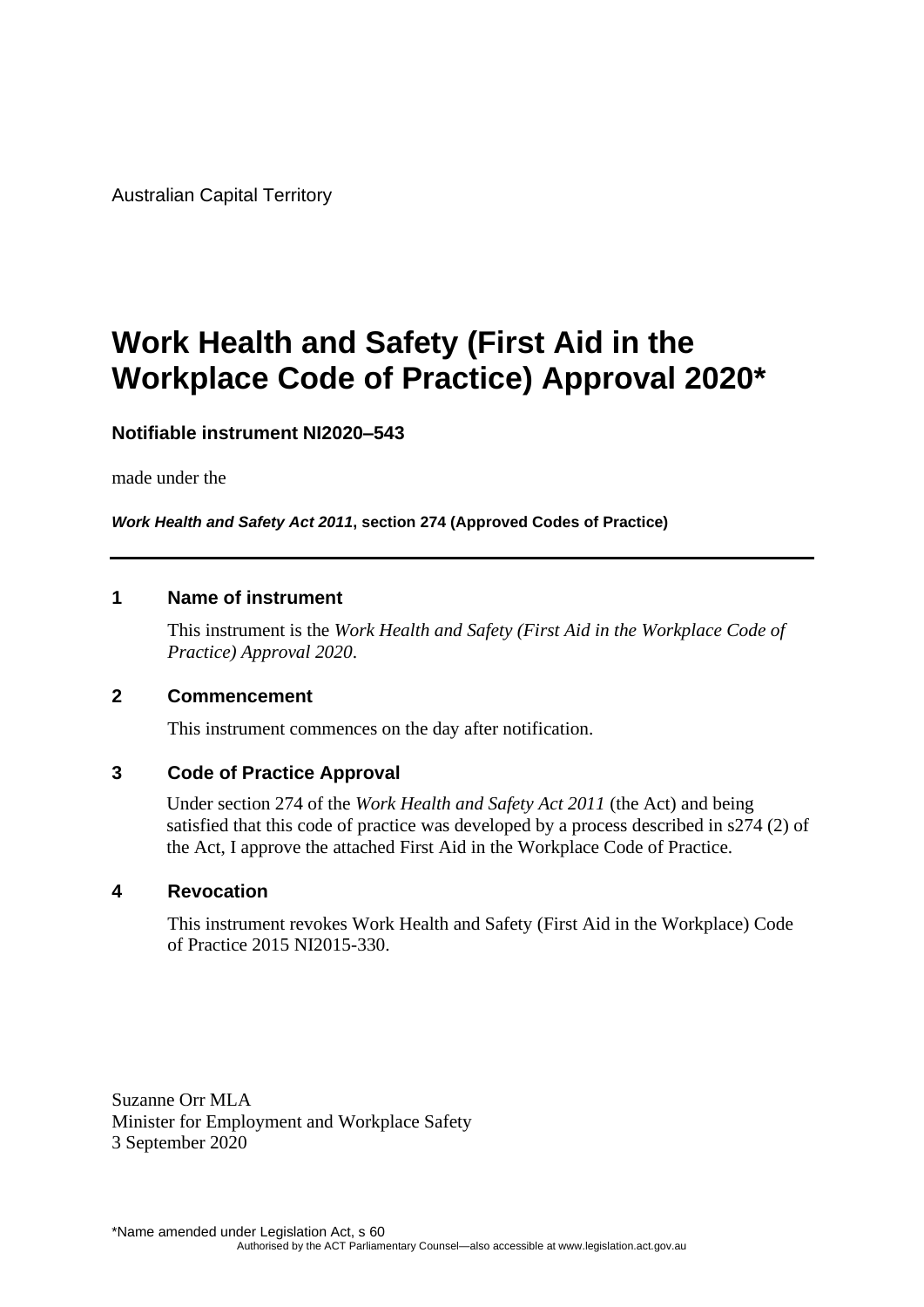

# First aid in the workplace

# Code of Practice

Authorised by the ACT Parliamentary Counsel—also accessible at www.legislation.act.gov.au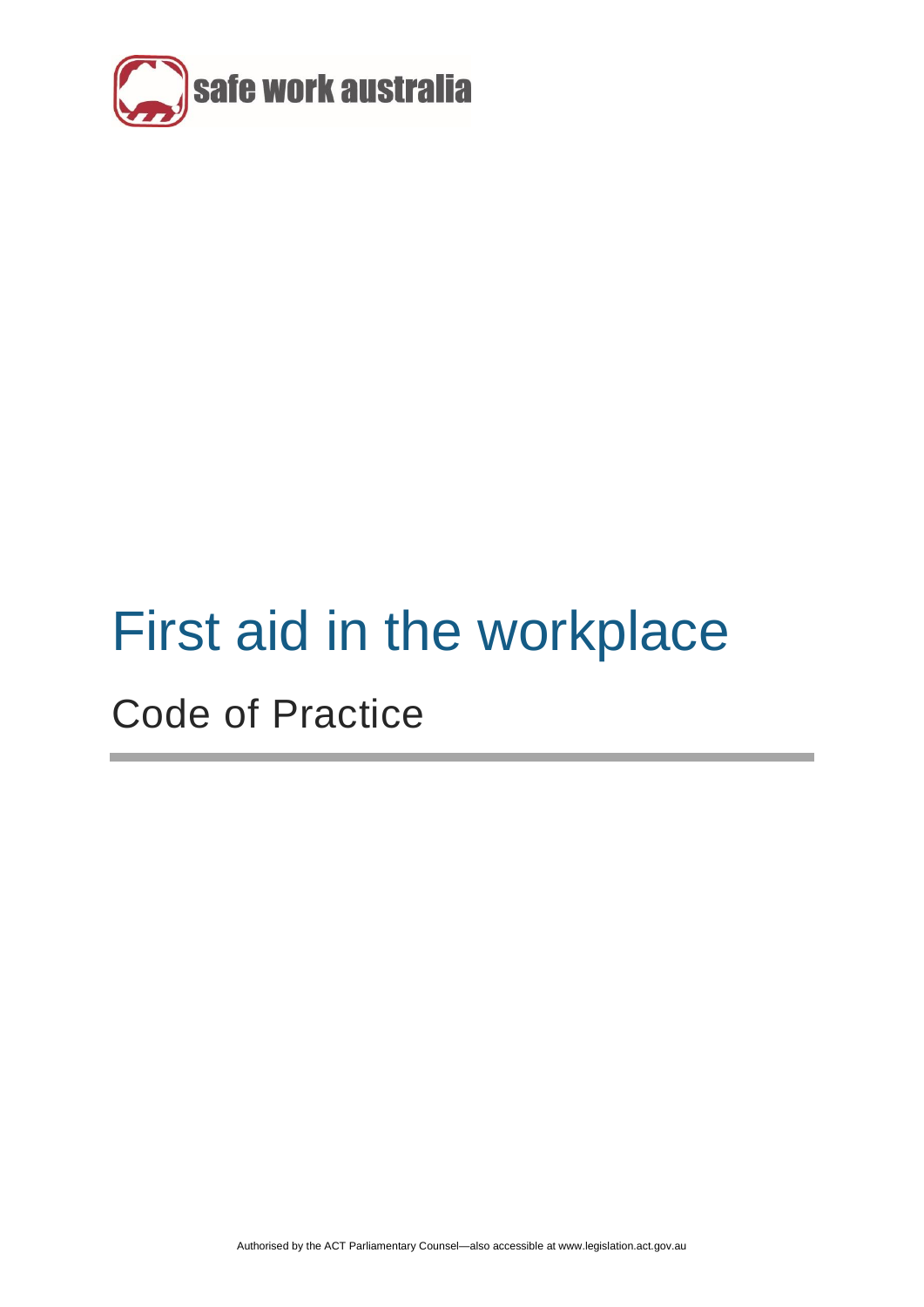#### **Disclaimer**

Safe Work Australia is an Australian Government statutory body established in 2009. Safe Work Australia includes Members from the Commonwealth, and each state and territory, Members representing the interests of workers and Members representing the interests of employers.

Safe Work Australia works with the Commonwealth, state and territory governments to improve work health and safety and workers' compensation arrangements. Safe Work Australia is a national policy body, not a regulator of work health and safety. The Commonwealth, states and territories have responsibility for regulating and enforcing work health and safety laws in their jurisdiction.

ISBN 978-0-642-33347-6 (PDF)

ISBN 978-0-642-33348-3 (DOCX)

#### **Creative Commons**

This copyright work is licensed under a Creative Commons Attribution-Noncommercial 4.0 International licence. To view a copy of this licence, visit creativecommons.org/licenses In essence, you are free to copy, communicate and adapt the work for noncommercial purposes, as long as you attribute the work to Safe Work Australia and abide by the other licence terms.

#### **Contact information**

Safe Work Australia [| info@swa.gov.au](mailto:info@swa.gov.au) [| www.swa.gov.au](http://www.swa.gov.au/)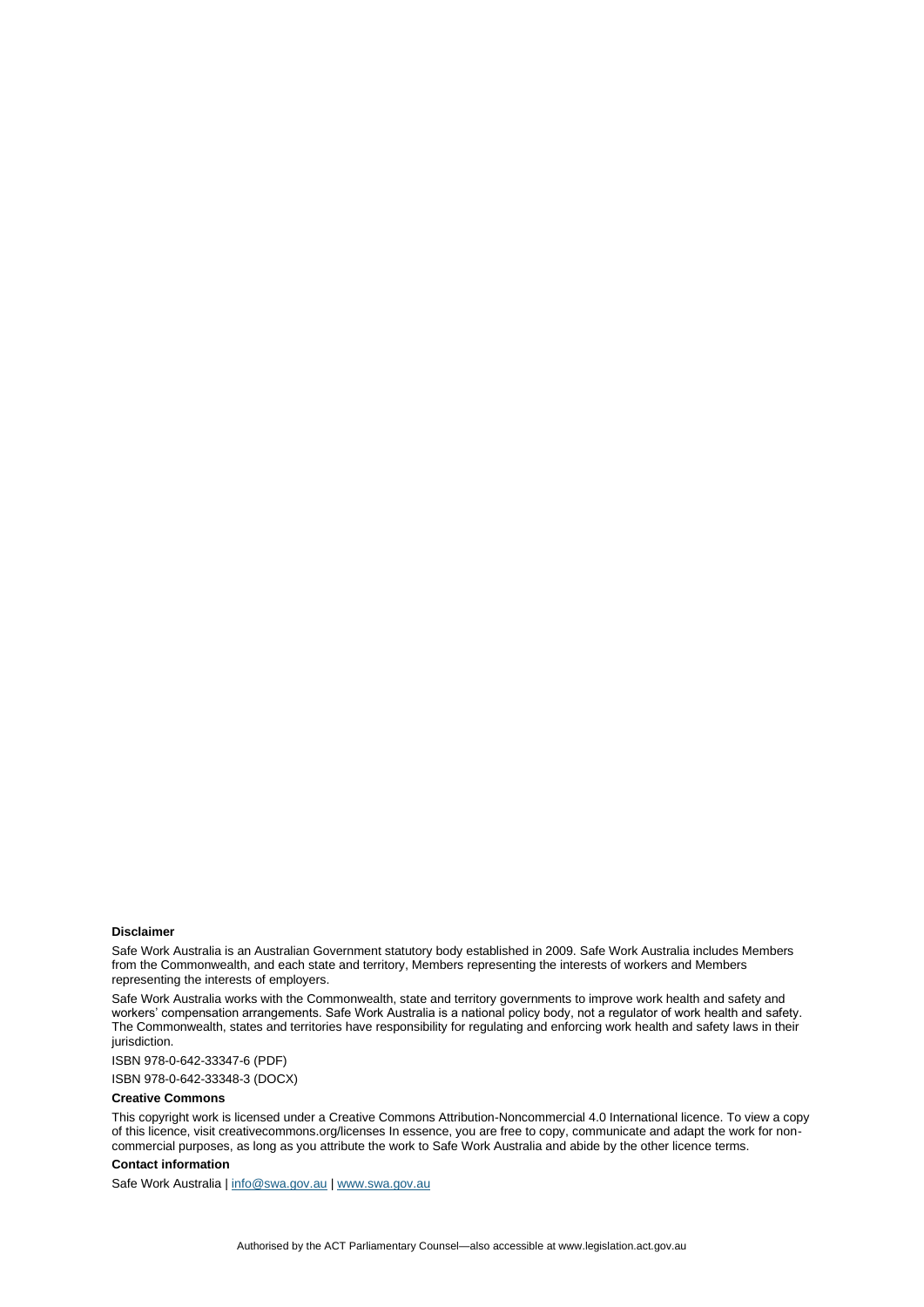# **Contents**

| 1.1. |                                                                                        |  |  |  |
|------|----------------------------------------------------------------------------------------|--|--|--|
| 1.2. |                                                                                        |  |  |  |
|      |                                                                                        |  |  |  |
| 2.1. |                                                                                        |  |  |  |
| 2.2. |                                                                                        |  |  |  |
| 2.3. | The number and composition of workers and others at the workplace 12                   |  |  |  |
|      |                                                                                        |  |  |  |
| 3.1. |                                                                                        |  |  |  |
| 3.2. |                                                                                        |  |  |  |
| 3.3. |                                                                                        |  |  |  |
| 3.4. |                                                                                        |  |  |  |
| 3.5. |                                                                                        |  |  |  |
| 3.6. |                                                                                        |  |  |  |
| 3.7. |                                                                                        |  |  |  |
| 3.8. |                                                                                        |  |  |  |
|      |                                                                                        |  |  |  |
|      |                                                                                        |  |  |  |
|      |                                                                                        |  |  |  |
|      |                                                                                        |  |  |  |
|      | Nature of the work being carried out and the nature of the hazards at the workplace 32 |  |  |  |
|      |                                                                                        |  |  |  |
|      |                                                                                        |  |  |  |
|      |                                                                                        |  |  |  |
|      |                                                                                        |  |  |  |
|      |                                                                                        |  |  |  |
|      |                                                                                        |  |  |  |
|      |                                                                                        |  |  |  |
|      |                                                                                        |  |  |  |
|      |                                                                                        |  |  |  |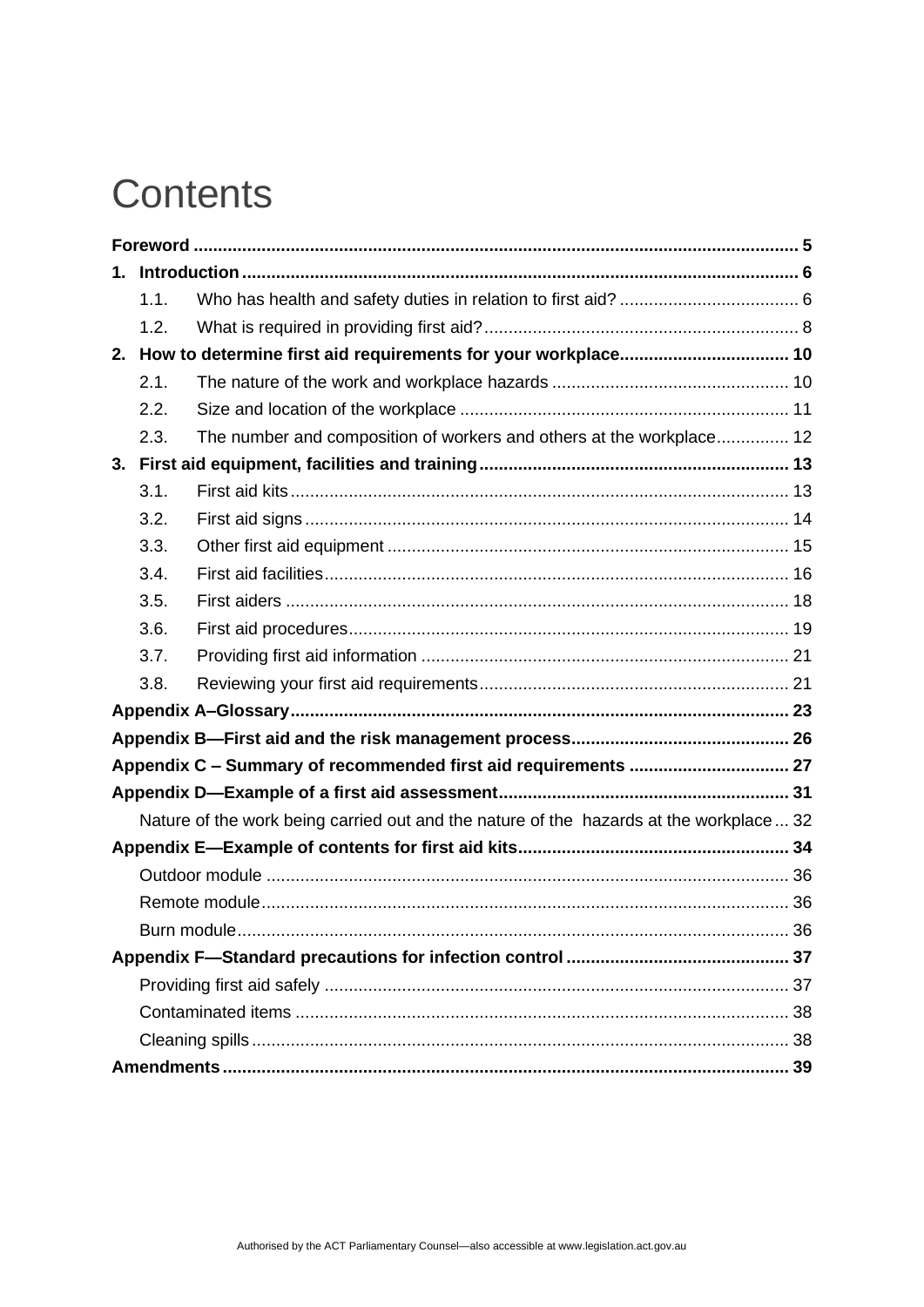# <span id="page-4-0"></span>Foreword

This Code of Practice on first aid in the workplace is an approved code of practice under section 274 of the *[Work Health and Safety Act](https://legislation.act.gov.au/a/2011-35/) 2011* (the WHS Act).

An approved code of practice provides practical guidance on how to achieve the standards of work health and safety required under the WHS Act and the *[Work Health and Safety](https://legislation.act.gov.au/sl/2011-36/)  [Regulation](https://legislation.act.gov.au/sl/2011-36/) 2011* (the WHS Regulations) and effective ways to identify and manage risks.

A code of practice can assist anyone who has a duty of care in the circumstances described in the code of practice. Following an approved code of practice will assist duty holders to achieve compliance with the health and safety duties in the WHS Act and WHS Regulations, in relation to the subject matter of the code of practice. Like regulations, codes of practice deal with particular issues and may not cover all relevant hazards or risks. The health and safety duties require duty holders to consider all risks associated with work, not only those for which regulations and codes of practice exist.

Codes of practice are admissible in court proceedings under the WHS Act and WHS Regulations. Courts may regard a code of practice as evidence of what is known about a hazard, risk, risk assessment or risk control and may rely on the code in determining what is reasonably practicable in the circumstances to which the code of practice relates. For further information see the Interpretive Guideline: *[The meaning of 'reasonably practicable'](https://www.safeworkaustralia.gov.au/doc/interpretive-guideline-model-work-health-and-safety-act-meaning-reasonably-practicable)*.

Compliance with the WHS Act and WHS Regulations may be achieved by following another method if it provides an equivalent or higher standard of work health and safety than the code.

An inspector may refer to an approved code of practice when issuing an improvement or prohibition notice.

#### **Scope and application**

This Code is intended to be read by a person conducting a business or undertaking (PCBU). It provides practical guidance to PCBUs on how to effectively provide first aid in the workplace. It includes information on first aid kits, procedures, facilities and training for first aiders.

This Code may be a useful reference for other persons interested in the duties under the WHS Act and WHS Regulations.

This Code applies to all types of work and all workplaces covered by the WHS Act.

#### **How to use this Code of Practice**

This Code includes references to legal requirements under the WHS Act and WHS Regulations. These are included for convenience only and should not be relied on in place of the full text of the WHS Act or WHS Regulations. The words 'must', 'requires' or 'mandatory' indicate a legal requirement exists that must be complied with.

The word 'should' is used in this Code to indicate a recommended course of action, while 'may' is used to indicate an optional course of action.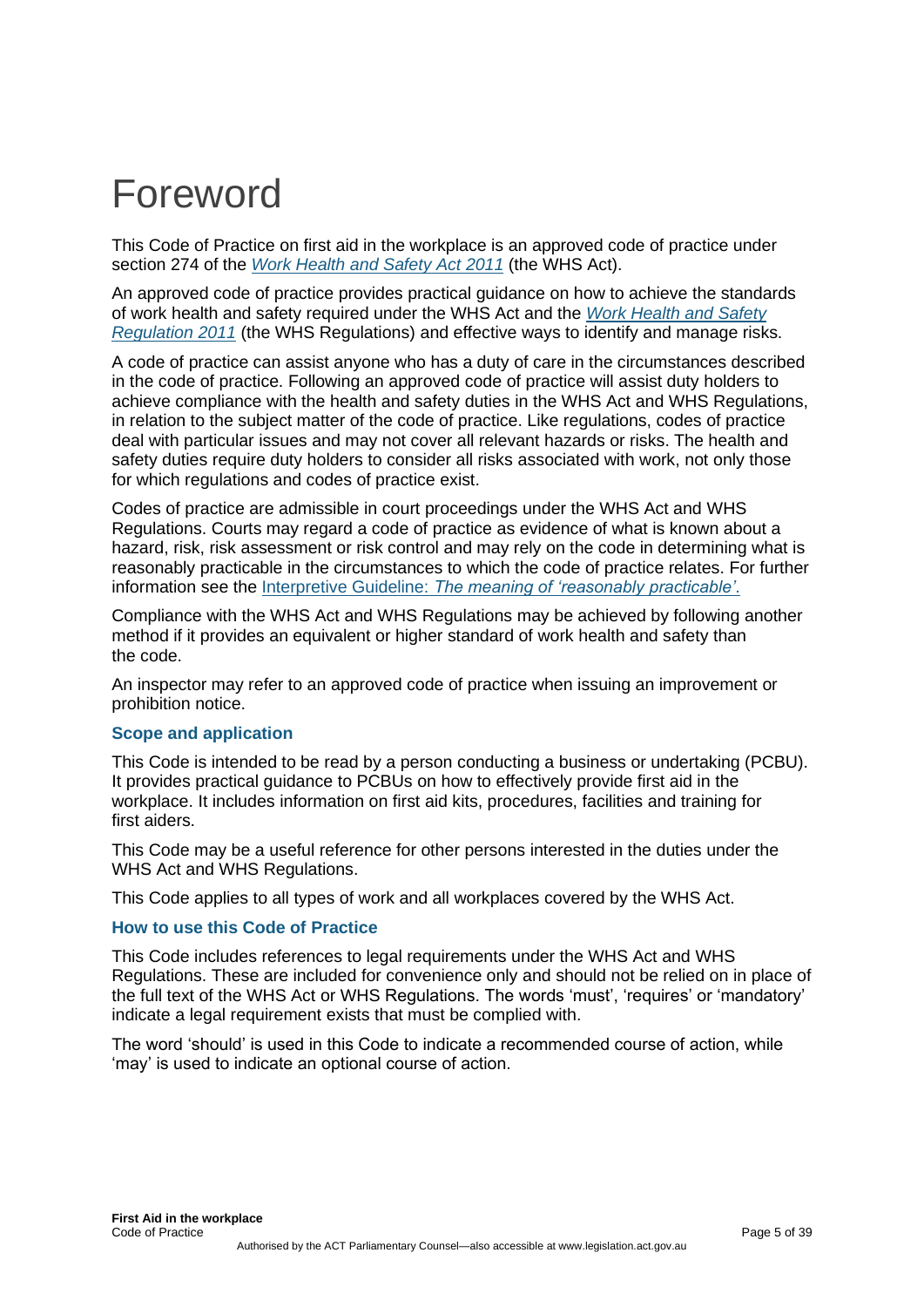# <span id="page-5-0"></span>1. Introduction

Providing immediate and effective first aid to workers or others who have been injured or become ill at the workplace may reduce the severity of the injury or illness. In some cases it could mean the difference between life and death.

# <span id="page-5-1"></span>1.1. Who has health and safety duties in relation to first aid?

Duty holders who have a role in first aid include:

- − persons conducting a business or undertaking (PCBUs)
- − designers, manufacturers, importers, suppliers and installers of plant, substances or structures, and
- − officers.

Workers and other persons at the workplace also have duties under the WHS Act, such as the duty to take reasonable care for their own health and safety at the workplace.

A person can have more than one duty and more than one person can have the same duty at the same time.

Early consultation and identification of risks can allow for more options to eliminate or minimise risks and reduce the associated costs.

## Person conducting a business or undertaking (PCBU)

PCBUs have the primary duty under the WHS Act. In general terms this duty requires PCBUs to ensure, so far as is reasonably practicable, that workers and other persons are not exposed to health and safety risks arising from the business or undertaking.

#### **WHS Regulation section 42**

Duty to provide first aid

A PCBU must ensure:

- − provision of first aid equipment
- − each worker at the workplace has access to the equipment
- − access to facilities for administering first aid, and
- an adequate number of workers are trained to administer first aid, or workers have access to an adequate number of other people who have been trained to administer first aid (see [section 3.5](#page-17-0) of this Code).

A PCBU may not need to provide first aid equipment or facilities if these are already provided by another duty holder at the workplace and they are adequate and easily accessible at the times the workers carry out work.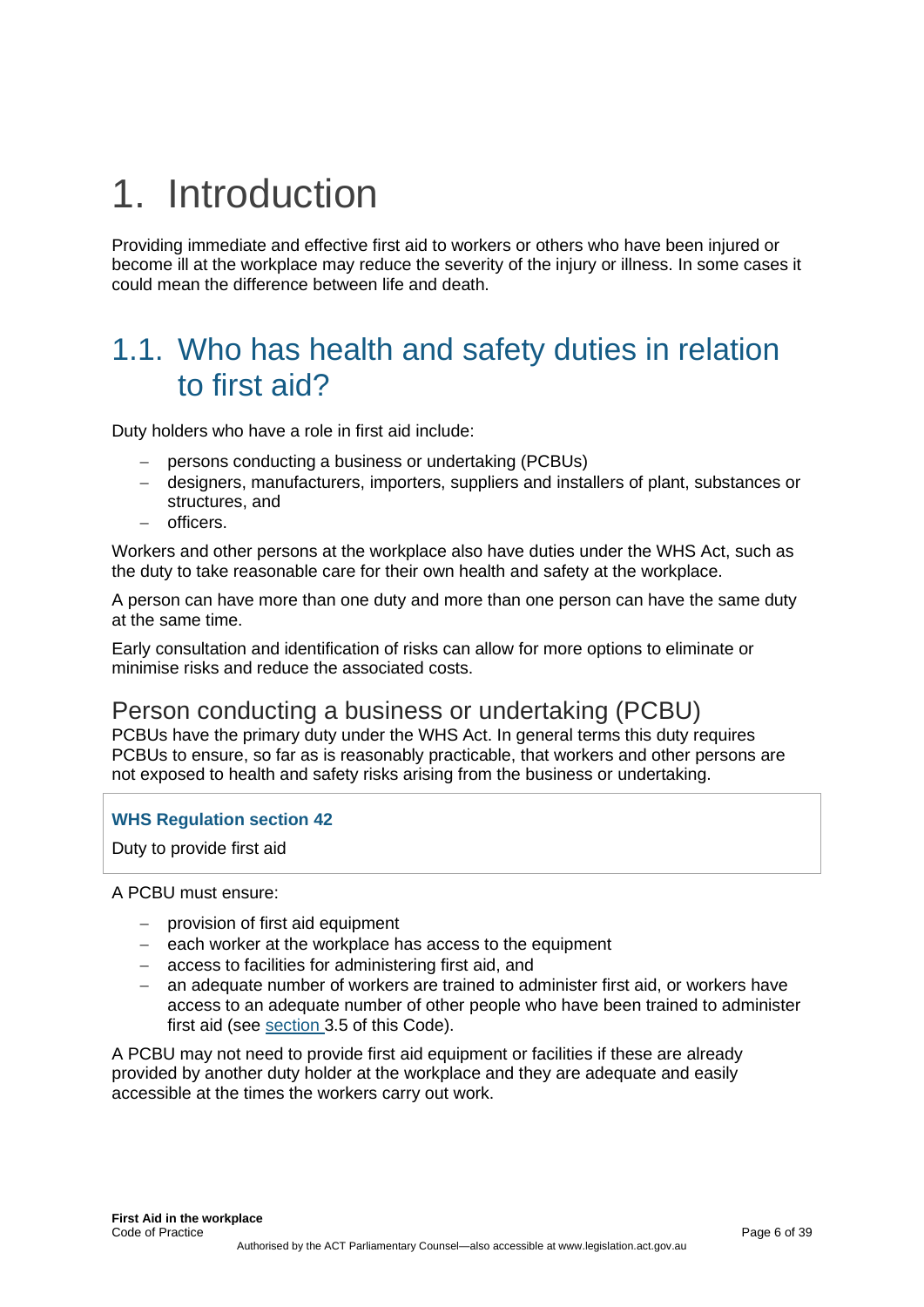## Designers, manufacturers, importers and suppliers of plant, substances or structures

### **WHS Act Part 2 Division 3**

Further duties of persons conducting businesses or undertakings

Designers, manufacturers, importers and suppliers of plant or substances or structures used in the workplace must ensure, so far as is reasonably practicable, the plant, substance or structure they design, manufacture, import or supply is without risks to health and safety. This duty includes carrying out testing and analysis as well as providing specific information about the plant or substance.

To assist in meeting these duties, the WHS Regulations require:

- − manufacturers to consult with designers of the plant
- − importers to consult with designers and manufacturers of plant, and
- − the person who commissions construction work to consult with the designer of the structure.

## **Officers**

#### **WHS Act section 27**

Duty of officers

Officers, for example company directors, have a duty to exercise due diligence to ensure the PCBU complies with the WHS Act and WHS Regulations. This includes taking reasonable steps to ensure the business or undertaking has and uses appropriate processes for complying with the duty to provide first aid. Further information on who is an officer and their duties is available in the Interpretive Guideline: *[The health and safety duty of an officer](https://www.safeworkaustralia.gov.au/doc/interpretive-guideline-model-work-health-and-safety-act-health-and-safety-duty-officer-under)  [under section](https://www.safeworkaustralia.gov.au/doc/interpretive-guideline-model-work-health-and-safety-act-health-and-safety-duty-officer-under) 27*.

### **Workers**

#### **WHS Act section 28**

Duties of workers

Workers have a duty to take reasonable care for their own health and safety and to not adversely affect the health and safety of other persons. Workers must comply with reasonable instructions, as far as they are reasonably able, and cooperate with reasonable health and safety policies or procedures, that have been notified to workers, for example procedures for first aid and for reporting injuries and illnesses.

### Other persons in the workplace

#### **WHS Act section 29**

Duties of other persons at the workplace

Other persons at the workplace, like visitors, must take reasonable care for their own health and safety and must take care not to adversely affect other people's health and safety. They must comply, so far as they are reasonably able, with reasonable instructions given by the PCBU to allow that person to comply with the WHS Act.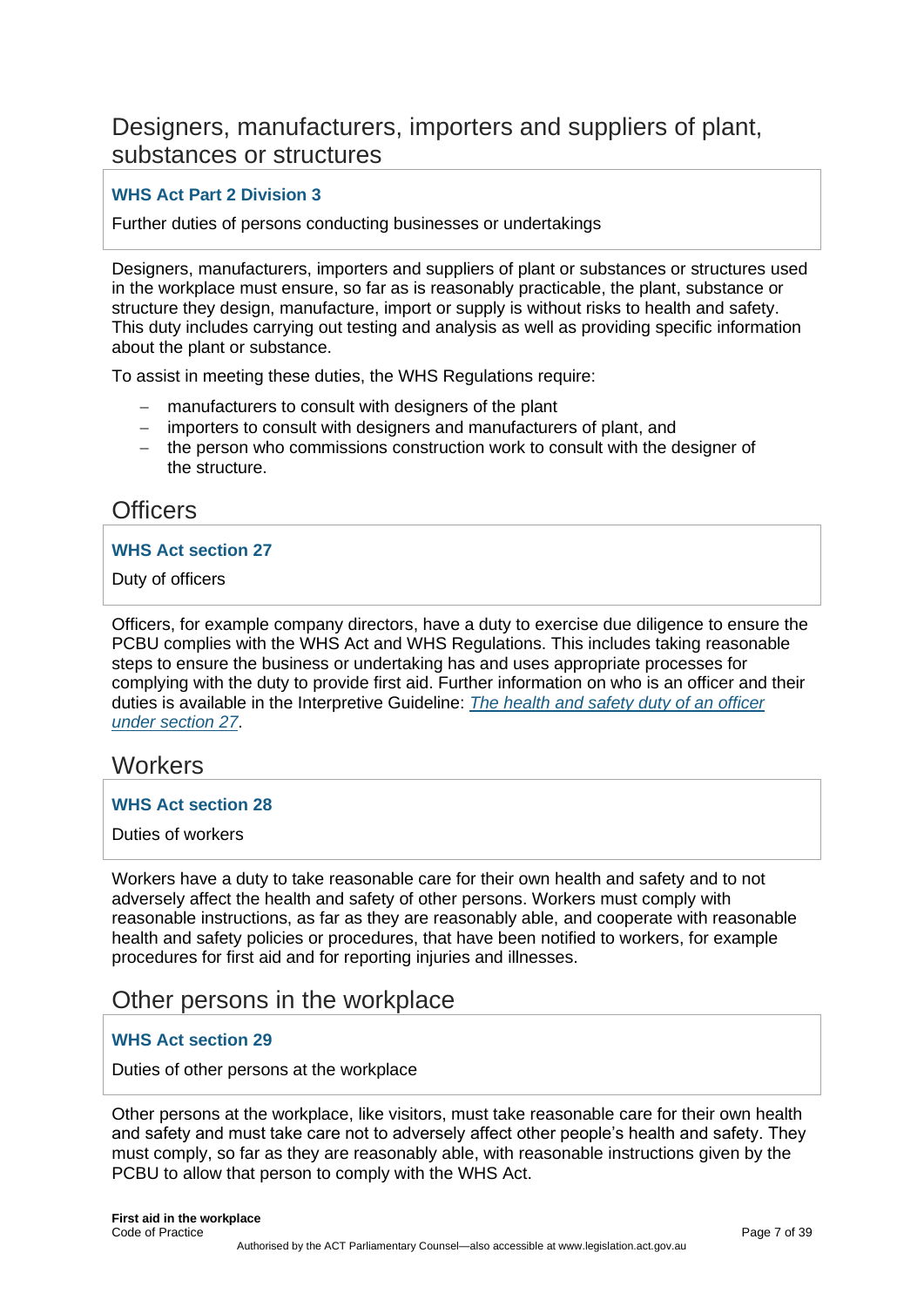# <span id="page-7-0"></span>1.2. What is required in providing first aid?

First aid requirements will vary from one workplace to the next, depending on the nature of the work, the types of hazards, the workplace size and location, as well as the number of people at the workplace. These factors must be taken into account when deciding what first aid arrangements are provided.

This Code provides information on using a risk management approach to tailor first aid to suit the circumstances of your workplace, while also providing guidance on the number of first aid kits, their contents and the number of trained first aiders appropriate for some types of workplaces.

The risk management approach involves the following four steps, summarised in [Appendix](#page-25-0) B:

- 1. identifying hazards that could result in work-related injury or illness
- 2. assessing the type, severity and likelihood of injuries and illness
- 3. providing the appropriate first aid equipment, facilities and training, and
- 4. reviewing your first aid requirements on a regular basis or as circumstances change.

Guidance on the general risk management process is available in the Code of Practice: *How to manage work health and safety risks*.

## Consulting workers

### **WHS Act section 47**

Duty to consult workers

A PCBU must consult, so far as is reasonably practicable, with workers who carry out work for the business or undertaking and who are (or are likely to be) directly affected by a health and safety matter.

This duty to consult is based on the recognition that worker input and participation improves decision-making about health and safety matters.

The broad definition of a 'worker' under the WHS Act means a PCBU must consult, so far as is reasonably practicable, with contractors and subcontractors and their employees, on-hire workers, outworkers, apprentices, trainees, work experience students, volunteers and other people who are working for the PCBU and who are, or are likely to be, directly affected by a health and safety matter.

Workers are entitled to take part in consultations and to be represented in consultations by a health and safety representative who has been elected to represent their work group.

#### **WHS Act section 48**

Nature of consultation

If the workers are represented by a health and safety representative, the consultation must involve that representative.

You must consult your workers when making decisions about what equipment and facilities are needed for administering first aid. Consultation should include:

- − the number, location and contents of first aid kits and other equipment
- − the type of first aid facilities that may be needed
- − first aid procedures, and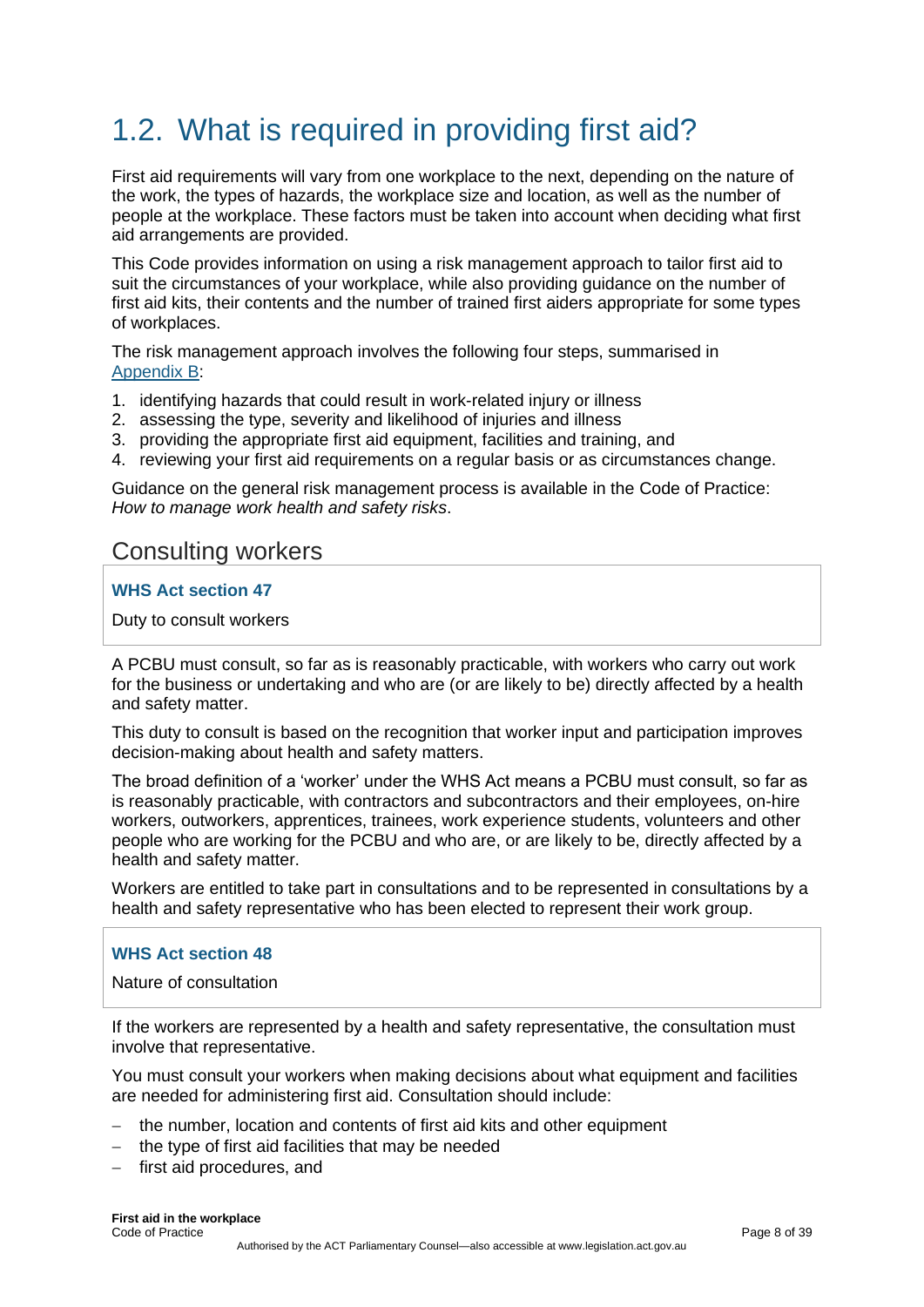− the number of first aiders.

## Consulting, cooperating and coordinating activities with other duty holders

### **WHS Act section 46**

Duty to consult with other duty holders

The WHS Act requires a PCBU to consult, cooperate and coordinate activities with all other persons who have a work health or safety duty in relation to the same matter, so far as is reasonably practicable.

There is often more than one business or undertaking with responsibility for the same health and safety matters, either because they are involved in the same activities or share the same workplace.

In these situations, each duty holder should exchange information to find out who is doing what and work together in a cooperative and coordinated way.

For example, if a PCBU provides labour hire workers as part of its business, both it and the host business have a duty of care. In these situations, the duty holder must discuss the hazards and risks associated with the work and ensure the host business has appropriate first aid arrangements the workers can access.

If the workplace is shared with other businesses that have first aiders, the PCBU may be able to ensure its workers have access to these first aiders instead of training their own workers. In these circumstances, it will be necessary to:

- − consult the other business operators to work out what first aid arrangements are needed
- − cooperate with each other in sharing first aid equipment and facilities, and
- − coordinate access to the first aiders.

Further guidance on consultation is available in the Code of Practice: *Work health and safety consultation, cooperation and coordination*.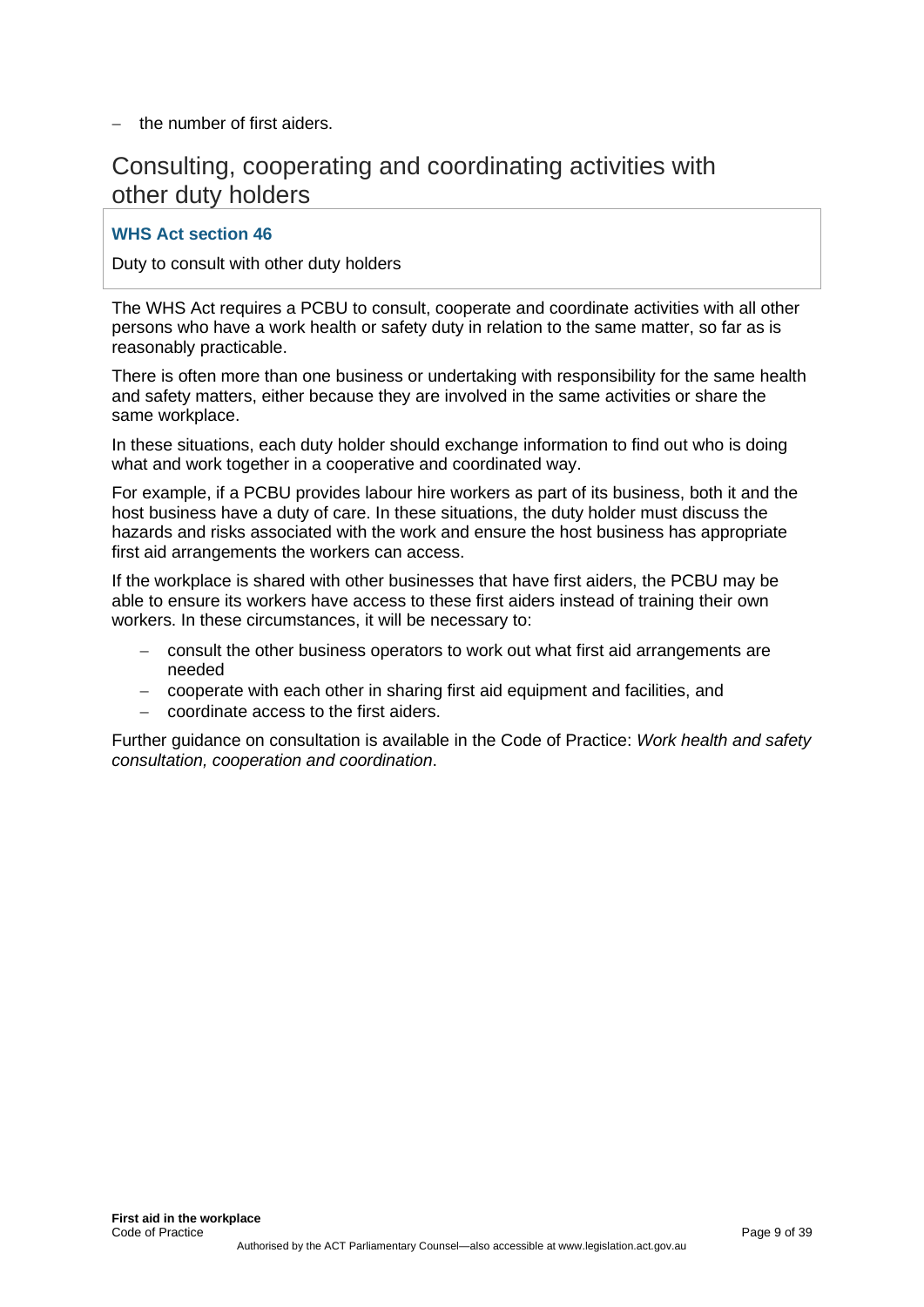# <span id="page-9-0"></span>2. How to determine first aid requirements for your workplace

### **WHS Regulation section 42(3)**

Duty to provide first aid

To meet your duty as a person conducting a business or undertaking (PCBU) to provide access to first aid equipment, facilities and trained first aiders you must have regard to all relevant matters, including the following:

- − the nature of the work being carried out at the workplace
- − the nature of the hazards at the workplace
- − the size and location of the workplace, and
- − the number and composition of the workers and other persons at the workplace.

<span id="page-9-1"></span>[Appendix C](#page-26-0) summarises the requirements for first aid kits, first aiders and first aid rooms.

# 2.1. The nature of the work and workplace hazards

Certain work environments have greater risk of injury and illness due to the nature of work being carried out and the nature of the hazards at the workplace. For example, workers in factories, motor vehicle workshops and forestry operations are at greater risk of injury requiring immediate medical treatment than workers in offices or libraries. These workplaces will therefore require different first aid arrangements.

| <b>Hazard</b>                                             | <b>Potential harm</b>                                                                                                                                 |
|-----------------------------------------------------------|-------------------------------------------------------------------------------------------------------------------------------------------------------|
| <b>Manual tasks</b>                                       | Overexertion can cause muscular strain.                                                                                                               |
| Working at height or<br>on uneven or<br>slippery surfaces | Slips, trips and falls can cause fractures, bruises, lacerations, dislocations,<br>concussion.                                                        |
| <b>Electricity</b>                                        | Potential ignition source—could cause injuries from fire. Exposure to live<br>electrical wires can cause shock, burns and cardiac arrest.             |
| <b>Machinery and</b><br>equipment                         | Being hit by moving vehicles, or being caught by moving parts of<br>machinery can cause fractures, amputation, bruises, lacerations,<br>dislocations. |
| <b>Hazardous</b><br>chemicals                             | Toxic or corrosive chemicals may be inhaled or may contact skin or eyes<br>causing poisoning, chemical burns, irritation.                             |
|                                                           | Flammable chemicals could result in injuries from fire or explosion.                                                                                  |

**Table 1** Injuries associated with common workplace hazards that may require first aid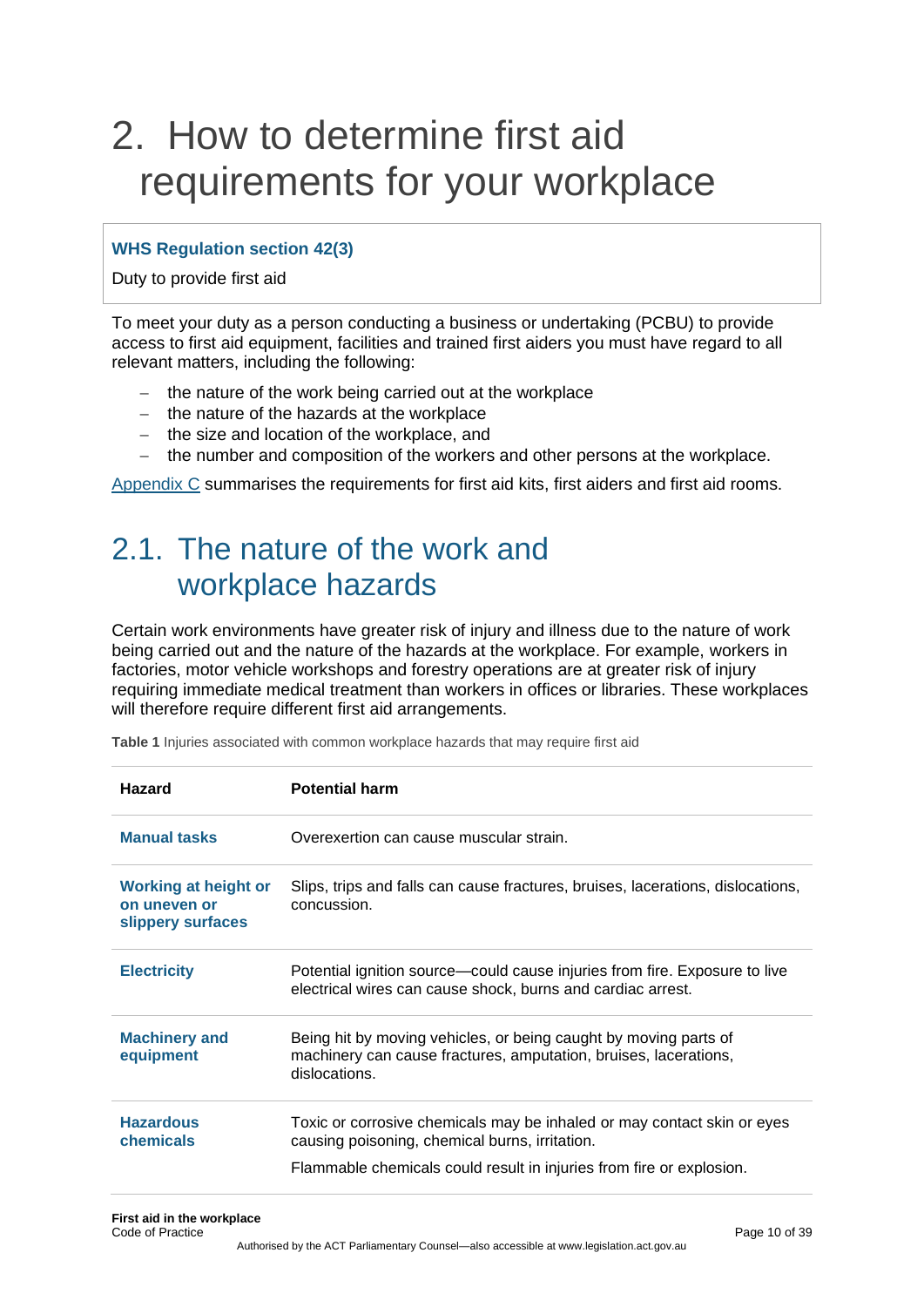| <b>Hazard</b>     | <b>Potential harm</b>                                                                                                                                                        |
|-------------------|------------------------------------------------------------------------------------------------------------------------------------------------------------------------------|
| <b>Extreme</b>    | Hot surfaces and materials can cause burns.                                                                                                                                  |
| temperatures      | Working in extreme heat can cause heat-related illness. It can also<br>increase risks by reducing concentration and increasing fatigue and<br>chemical uptake into the body. |
|                   | Exposure to extreme cold can cause hypothermia and frostbite.                                                                                                                |
| <b>Radiation</b>  | Welding arc flashes, ionising radiation and lasers can cause burns.                                                                                                          |
|                   | Ultraviolet (UV) radiation from the sun can cause sunburn, skin cancers<br>and eye damage.                                                                                   |
| <b>Violence</b>   | Behaviours including intimidation and physical assault can cause both<br>physical and psychological injuries.                                                                |
| <b>Biological</b> | Infection, allergic reactions                                                                                                                                                |
| <b>Animals</b>    | Bites, stings, kicks, crush injuries, scratches                                                                                                                              |

Records of injuries, illnesses, 'near miss' incidents and other information will be useful when making decisions about first aid requirements.

You should check the safety data sheets (SDS) for hazardous chemicals handled, used or stored at your workplace. The SDS provides information about the chemical, possible health effects, controls that may be used to reduce exposure and first aid requirements.

Under the WHS Regulations suppliers of hazardous chemicals must provide the current SDS to a person at the workplace if the person asks for it.

# <span id="page-10-0"></span>2.2. Size and location of the workplace

In relation to the size and location of the workplace, you should take into account:

- the distance between different work areas, and
- − the response times for emergency services.

First aid equipment and facilities should be located at convenient points and in areas where there is a higher risk of an injury or illness occurring.

A large workplace may require first aid to be available in more than one location if:

- − work is being carried out a long distance from emergency services
- − workers are dispersed over a wide area
- − access to a part of the workplace is difficult, or
- − the workplace has more than one floor level.

Where there are separate work areas, for example multiple buildings on a site or multiple floors in an office building, it may be appropriate to locate first aid facilities centrally and provide first aid kits in each work area. This may include portable first aid kits in motor vehicles and other separate work areas.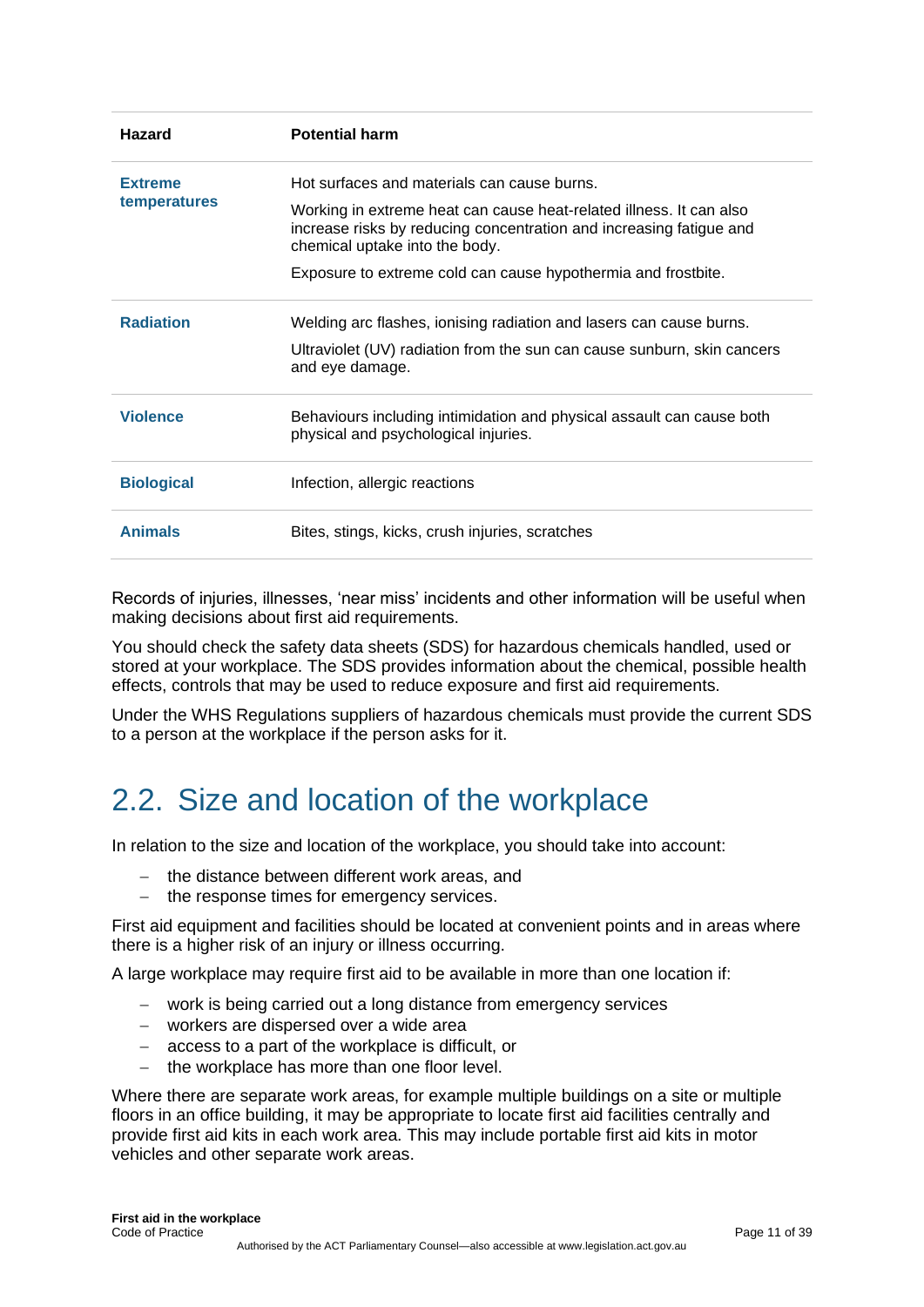The distance of the workplace from ambulance services, hospital and medical centres should be taken into account when determining your first aid requirements. For example, if life-threatening injuries or illnesses could occur and timely access to emergency services cannot be assured, a person trained in more advanced first aid techniques, for example providing oxygen, should be considered.

Extra first aid considerations may be necessary for workers in remote or isolated areas. For example, where access is difficult due to travel time, poor roads or weather conditions, arrangements should include aerial evacuation.

In minimising the risks to health and safety associated with remote or isolated work, you must provide a safe system of work including effective communication with the worker. This will assist in enabling an immediate response in an emergency. Further guidance about working in remote or isolated areas is available in the Code of Practice: *Managing the work environment and facilities*.

# <span id="page-11-0"></span>2.3. The number and composition of workers and others at the workplace

When considering the size of your workforce, you should include contractors, subcontractors and volunteers you engage. This may mean the size of your workforce may vary over time. For the purposes of deciding who requires access to first aid, you should consider the maximum number of workers you may engage at one time. Generally, a larger workforce requires more first aid resources.

You should also consider:

- the particular needs of workers who have a disability or a known health concern for example asthma or allergies, and
- − others at your workplace who are not your workers, for example:
- students in schools and education facilities
- clients under care, and
- members of the public in places involving exercise, leisure and entertainment for example gyms, cinemas, fairgrounds and shopping centres.

[Appendix D](#page-30-0) provides an example of how to determine first aid requirements.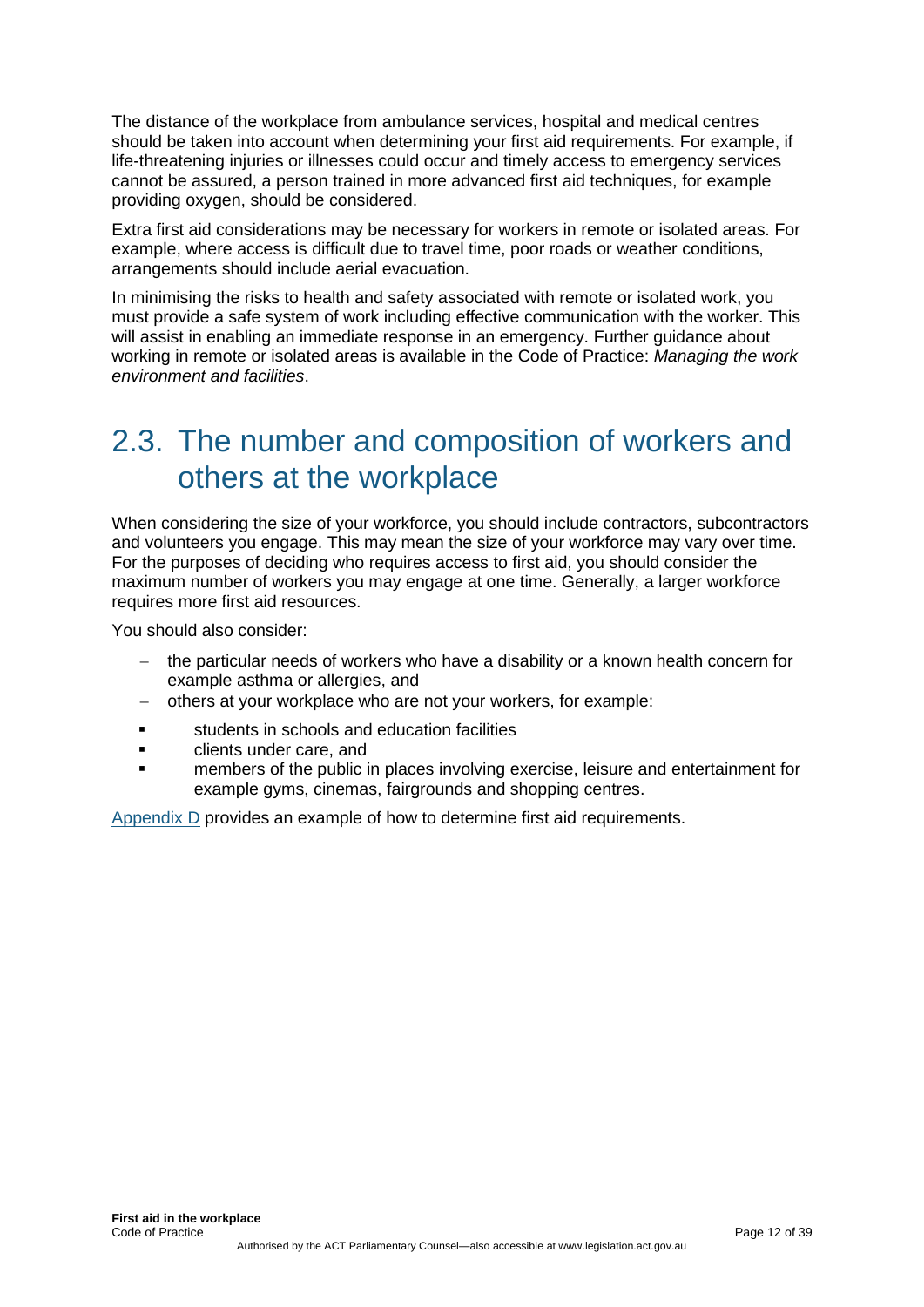# <span id="page-12-0"></span>3. First aid equipment, facilities and training

The information provided in this chapter may be used as a guide to determine the first aid equipment, facilities, first aiders and procedures that you as a person conducting a business or undertaking (PCBU), need to provide in various workplaces.

First aid equipment, facilities and first aiders must be accessible to workers whenever they work including those working night shifts or overtime.

<span id="page-12-1"></span>[Appendix C](#page-26-0) summarises the requirements for first aiders, first aid kits and first aid rooms.

# 3.1. First aid kits

All workers must be able to access a first aid kit. This will require at least one first aid kit to be provided at their workplace.

## **Contents**

The first aid kit should provide basic equipment for administering first aid for injuries including:

- − cuts, scratches, punctures, grazes and splinters
- − muscular sprains and strains
- − minor burns
- − amputations and/or major bleeding wounds
- − broken bones
- − eye injuries, and
- − shock.

The contents of first aid kits should be based on a risk assessment. For example, there may be higher risk of eye injuries and a need for more eye pads in a workplace in which work involves machinery or chemicals. For example, where:

- − chemical liquids or powders are handled in open containers
- − spraying, hosing or abrasive blasting operations are carried out
- − there is a possibility of flying particles causing eye injuries
- − there is a risk of splashing or spraying of infectious materials, or
- − welding, cutting or machining operations are carried out.

Extra equipment may be needed in remote workplaces, for example for serious burns, breathing difficulties or allergic reactions.

The recommended contents of a typical first aid kit and information on extra equipment is provided in [Appendix](#page-33-0) E.

## Design of kits

First aid kits can be any size, shape or type to suit your workplace, but each kit should:

- − be large enough to contain the necessary items
- − be immediately identifiable with a white cross on green background prominently displayed on the outside
- − contain a list of the contents for that kit, and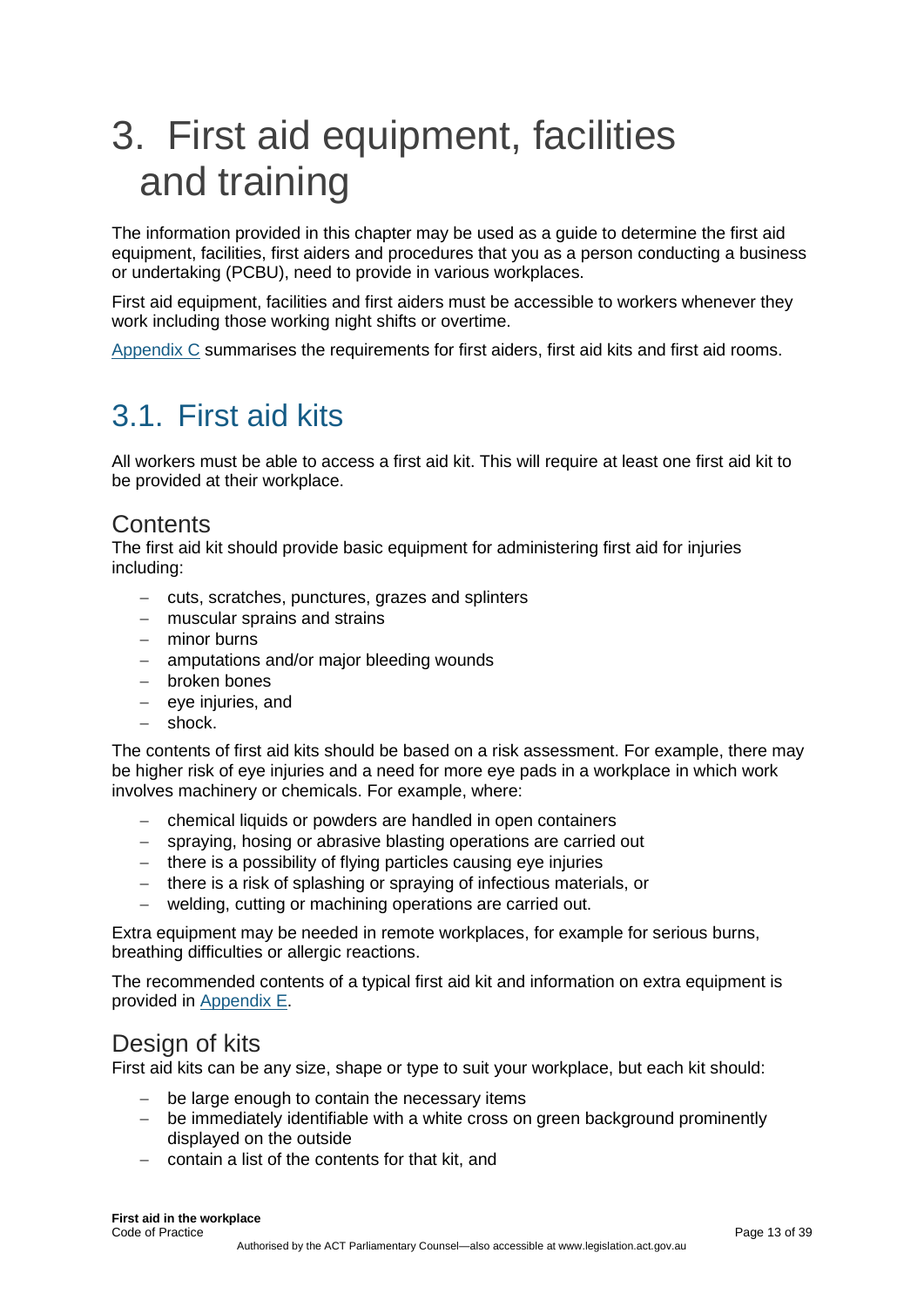− be made of material that will protect the contents from dust, moisture and contamination.

### Location

In the event of a serious injury or illness, quick access to the kit is vital. First aid kits should be kept in a prominent, accessible location where they can be retrieved quickly. All workers must have access to first aid equipment including in security-controlled workplaces.

First aid kits should be located close to areas where there is a higher risk of injury or illness. For example, a school with a science laboratory or carpentry workshop should have first aid kits located in these areas. If the workplace occupies several floors in a multistorey building, at least one kit should be located on every second floor. Emergency floor plans displayed in the workplace should include the location of first aid kits.

A portable first aid kit should be provided in the vehicles of mobile workers if that is their workplace, for example couriers, taxi drivers, sales representatives, bus drivers and inspectors. These kits should be safely located so as not to become a projectile in a collision.

## Restocking and maintaining kits

A person in the workplace, usually a first aider, should be nominated to maintain the first aid kit and should:

- − monitor usage of the first aid kit and ensure items used are replaced as soon as practicable after use
- − carry out regular checks, after each use or, if the kit is not used, at least once every 12 months, to ensure the kit contains a complete set of the required items. An inventory list in the kit should be signed and dated after each check, and
- ensure items are in working order, have not deteriorated, are within their expiry dates and sterile products are sealed and have not been tampered with.

# <span id="page-13-0"></span>3.2. First aid signs

Displaying well-recognised first aid signs will assist in easily locating first aid equipment and facilities (see Figure 1 below). Further information on the design and use of signs is available in AS 1319–1994: *Safety Signs for the Occupational Environment*.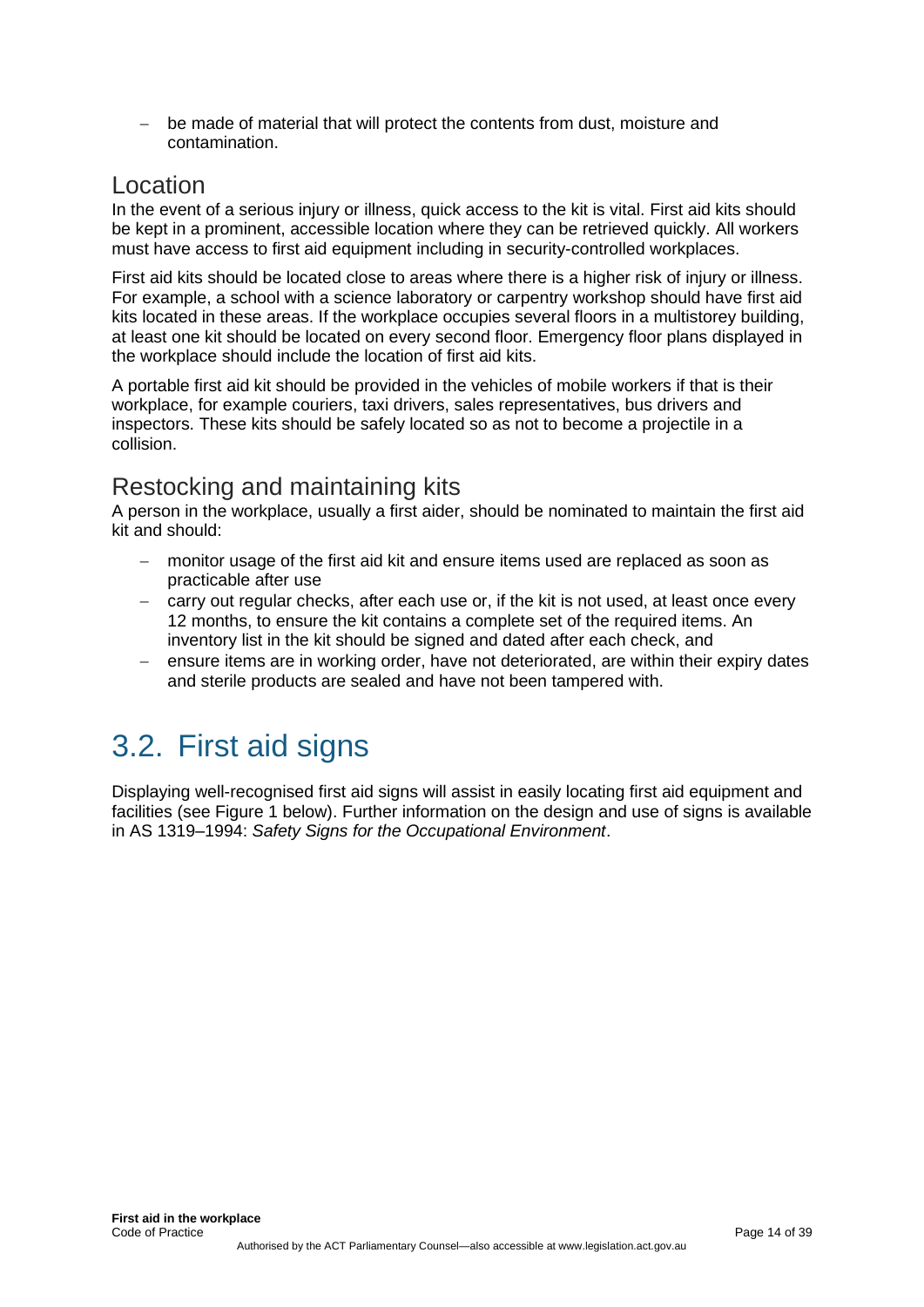

**Figure 1 First aid signs**

# <span id="page-14-0"></span>3.3. Other first aid equipment

In addition to first aid kits, you should consider whether other first aid equipment is necessary to treat the injuries or illnesses that could occur as a result of a hazard at your workplace.

## Automated external defibrillators

Providing an automated external defibrillator (AED) can reduce the risk of fatality from cardiac arrest. While cardiopulmonary resuscitation (CPR) can prolong life, defibrillation is the only way to restore a heart with a fatal heart rhythm back to a normal heart rhythm.

You should consider providing an AED if there is a risk to workers at your workplace from electrocution, if there would be a delay in ambulance services arriving at the workplace, or where there are large numbers of members of the public.

AEDs are designed to be used by trained or untrained people. They provide audible step-bystep instruction on how to use them and how to perform CPR. They can detect whether they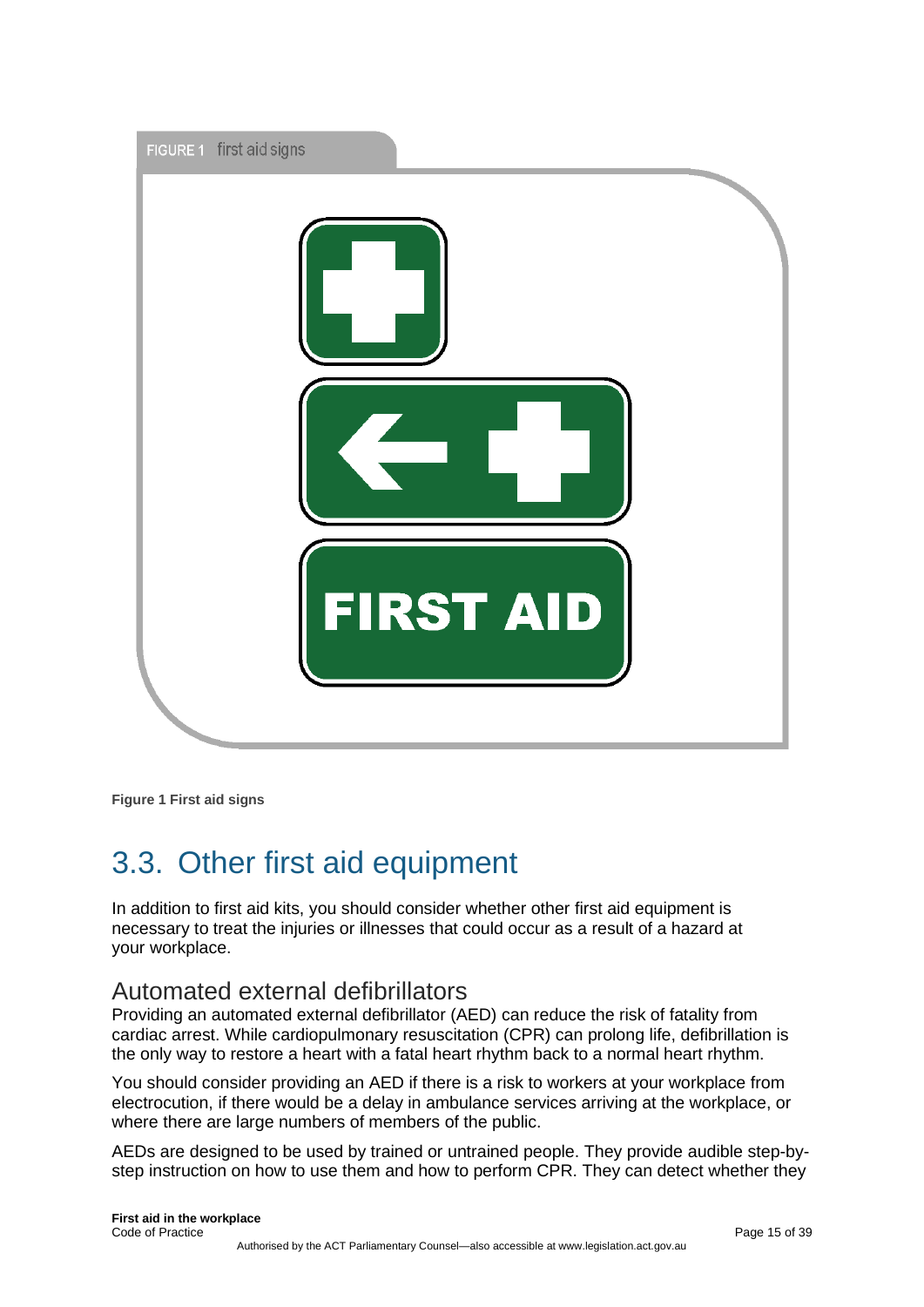have been applied correctly and will instruct whether defibrillation is appropriate. Most AEDs will also keep records once they are activated including some vital signs and whether shocks have been recommended and administered.

They should be located in an area clearly visible, accessible and not exposed to extreme temperatures. They should be clearly signed and maintained according to the manufacturer's specifications.

## Eye wash and shower equipment

Emergency eye wash equipment should be provided where there is a risk of hazardous chemicals or infectious substances causing eye injuries.

Immediate access should be provided to emergency shower equipment in workplaces where there is a risk of:

- − exposure to hazardous chemicals resulting in skin absorption or contamination from infectious substances, or
- − serious burns to a large area of the face or body, including chemical or electrical burns or burns that are deep, in sensitive areas or larger than a 20 cent piece.

Shower facilities can consist of:

- − a deluge facility
- − a permanently rigged hand-held shower hose, or
- − a portable plastic or rubber shower hose designed to be easily attached to a tap spout—for small, relatively low risk workplaces where a fixed deluge facility would not be reasonably practicable, but the risk of serious burns is still foreseeable, for example a fish and chip shop.

Eye wash and shower equipment may be permanently fixed or portable, depending on the workplace. Portable, self-contained eye wash or shower units have their own flushing fluid to flush chemicals, foreign objects or substances from the eyes or body. They need to be refilled or replaced after use.

Further guidance is available in AS 4775–2007: *Emergency eyewash and shower equipment*.

# <span id="page-15-0"></span>3.4. First aid facilities

A risk assessment will help determine the type of first aid facilities needed. For example, a clean, quiet area within the workplace affording privacy to an injured or ill person may be suitable and practicable for some workplaces.

Access to a telephone for contacting emergency services or an emergency call system should be provided as part of first aid facilities.

## First aid rooms

A first aid room should be established at the workplace if a risk assessment indicates it would be difficult to administer first aid unless a first aid room is provided.

For example, workplaces where there is a higher risk of serious injury or illness occurring, requiring immediate first aid and possible further treatment by an emergency service, may benefit from having access to a dedicated first aid room.

A first aid room is recommended for:

- − low risk workplaces with 200 workers or more, or
- high risk workplaces with 100 workers or more.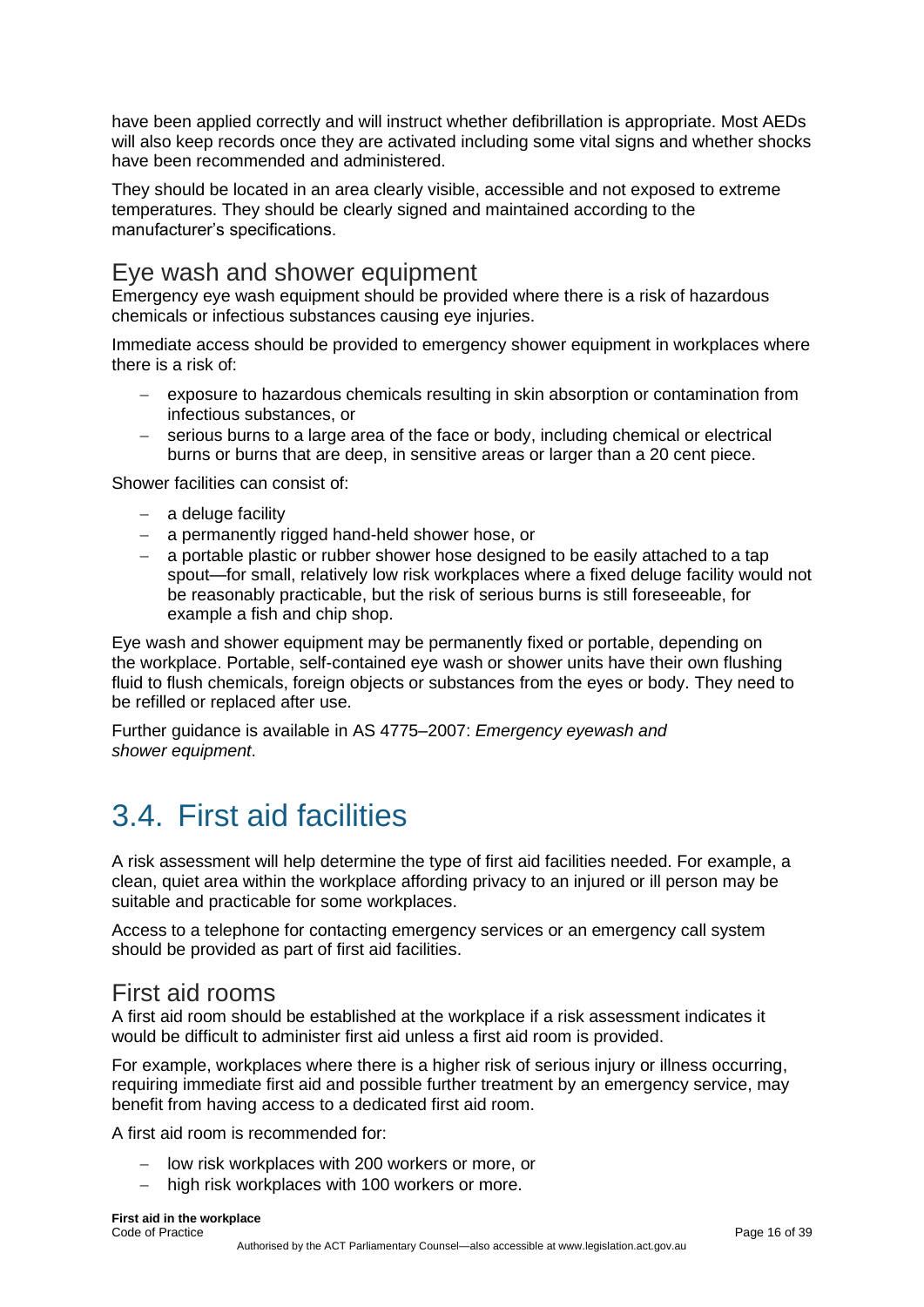The contents of a first aid room should suit the hazards specific to the workplace. The location and size of the room should allow easy access and movement of injured people, noting they may need to be supported or moved by stretcher or wheelchair.

The following items should be provided in the room:

- − a first aid kit appropriate for the workplace
- − hygienic hand cleanser and disposable paper towels
- − an examination couch with waterproof surface and disposable sheets
- − an examination lamp with magnifier
- − a cupboard for storage
- − a container with disposable lining for soiled waste
- − a container for the safe disposal of sharps
- − a bowl or bucket, minimum 2 litres capacity
- − electric power points
- − a chair and a table or desk
- − a telephone and/or emergency call system, and
- − the names and contact details of first aiders and emergency organisations.

A first aid room should:

- − be located within easy access to a sink with hot and cold water (where this is not provided in the room) and toilet facilities
- − offer privacy via screening or a door
- − be easily accessible to emergency services, with a minimum door width of 1 metre for stretcher access
- − be well lit and ventilated
- − have an appropriate floor area, 14 square metres as a guide, and
- − have an entrance that is clearly marked with first aid signage (see [part 3.2](#page-13-0) of this Code).

Maintaining a first aid room should be allocated to a trained first aider, except where this room is part of a health centre or hospital.

## Health centres

Health centres staffed by a registered health practitioner (a doctor or nurse) or paramedic can provide emergency medical treatment and cater to the types of hazards in high risk workplaces. A health centre may be established in the workplace, for example at a large mine site, or, if readily available, external emergency services may be used.

If a health centre is located at the workplace, the facility should:

- − be self-contained
- − be located at ground level where possible in a quiet, clean area, a safe distance from hazardous operations and clear of general thoroughfares
- − be convenient and accessible to workers at the times they work and have an entrance clearly marked with health centre signage
- − have walls, floors and ceilings made of easy-to-clean impervious materials, and
- − have enough space to accommodate first aid equipment.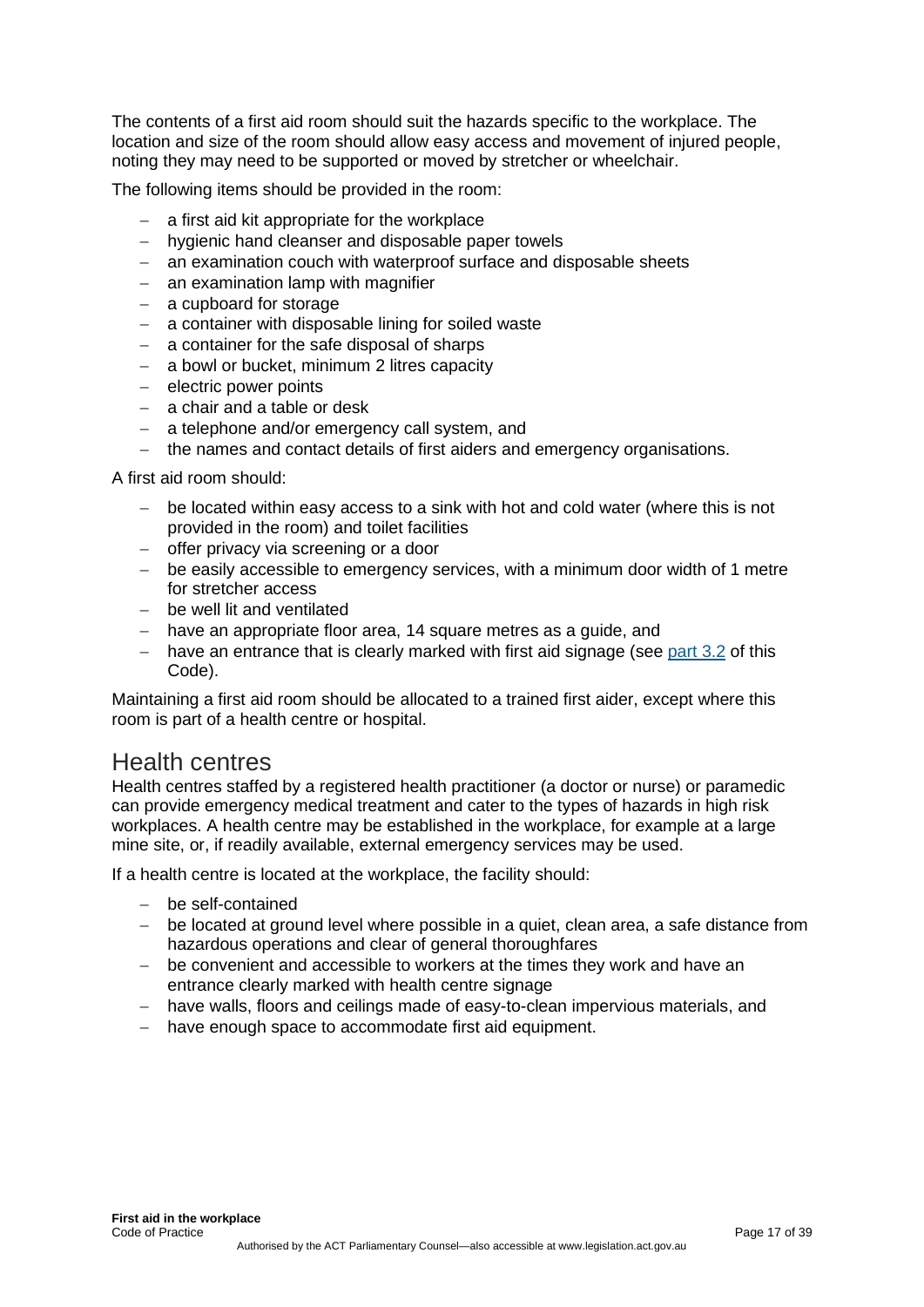# <span id="page-17-0"></span>3.5. First aiders

### **WHS Regulation section 42(2)**

Duty to provide first aid

As a PCBU you must ensure an adequate number of workers are trained to administer first aid at the workplace or workers have access to an adequate number of other people who have been trained to administer first aid.

First aid in the workplace can be provided in two ways:

- 1. training one or more of your own workers to administer first aid, or
- 2. arranging for a person who does not work for you to administer first aid to your workers provided they have been trained to do so.

Through consultation with other duty holders, you may identify there are trained first aiders of other businesses who share your workplace, or other people who are qualified to administer first aid. You could seek to cooperate and coordinate with these other duty holders to ensure your workers have access to first aiders at the times when your workers carry out work, for example taking into account shiftwork and overtime.

If your first aiders move around the workplace during their shift you should ensure they are easy to locate and identify—for example on a construction site your first aiders could be identified by a high visibility vest of a particular colour or you could display a contact number for first aid in prominent locations.

## Types of first aid training

As a minimum first aiders should hold nationally recognised Statement/s of Attainment issued by a Registered Training Organisation (RTO) for the nationally endorsed first aid unit of competency *Provide First Aid* or a course providing equivalent skills. A higher level or additional training may be required to ensure your first aiders have appropriate skills for the risks you have identified in your workplace.

For example, additional training may be required where:

- − work is remote or isolated
- − there are risks from dangerous substances such as cyanide or arsenic
- − specialist first aid equipment or first aid room is installed in the workplace
- − children are present in the workplace
- − you have identified psychological risks, or
- − workers have existing medical conditions which may require first aid.

Where workers or others at the workplace have known existing medical conditions, first aiders should be trained to respond to these conditions if the topic has not been covered in previous first aid training.

## Frequency of training for first aiders

First aiders should attend training on a regular basis to refresh their first aid knowledge and skills and to confirm their competence to provide first aid. Refresher training in CPR should be carried out annually and first aid qualifications should be renewed every three years.

## Number of trained first aiders

The following ratios are recommended:

**low risk workplaces—one first aider for every 50 workers**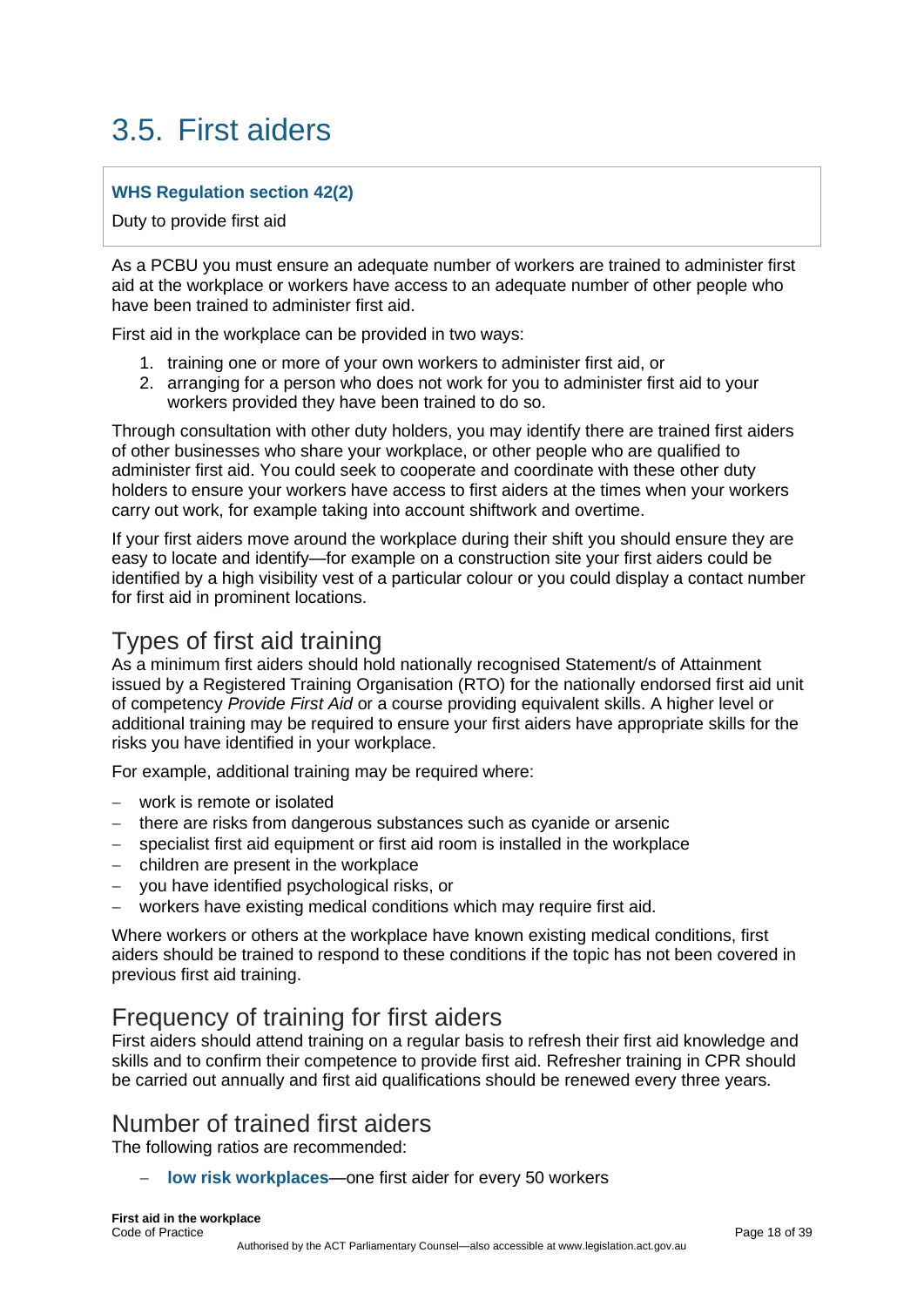- − **high risk workplaces**—one first aider for every 25 workers
- − **remote high risk workplaces**—one first aider for every 10 workers.

The number and type of trained first aiders can be further refined by following the five-step guide below.

#### **Step 1:**

Identify the maximum number of workers at the workplace at one time.

#### **Step 2:**

Consider the nature of the work being carried out at the workplace and determine if your workers are at high risk of being exposed to hazards requiring immediate first aid treatment.

#### **Step 3:**

Determine if the workplace is remote or if access to emergency services is difficult. High risk workplaces that do not have timely access to medical and ambulance services should have at least one first aider for every 10 workers.

### **Step 4:**

Consider the variety of ways your workers carry out work. For example, a worker may:

- spend most, if not all, of their time working alone or in transit, for example couriers, taxi drivers, sales representatives, door-to-door charity collectors and inspectors
- work in a variety of locations on a regular basis and often work without supervision, for example tradespeople, construction workers in the housing industry, farmhands and cleaners
- − sometimes work alone for relatively short periods of time, for example when opening or closing a business for trade or working back late to meet a deadline.

In these situations it may not be practicable to have a first aider available at all times at the workplace. However, these workers must be able to access first aid assistance, for example by ensuring they are provided with:

- an effective means of accessing emergency services or first aiders, and
- information, instruction and training on how to respond if a serious injury or illness occurs.

### **Step 5:**

Before finalising the number of first aiders your workers require access to, consider if there are other factors indicating your workplace needs more first aiders, for example:

- − work arrangements, for example shiftwork or overtime
- − seasonal work, where there may be a sudden and significant increase or decrease in the number of workers
- − where there are large numbers of other people present on a regular basis, for example schools, shopping centres, hotels and function centres
- − workplaces with unique hazards, for example fitness centres, amusement rides and dive schools, and
- − access during times when a first aider is absent, for example on annual leave.

# <span id="page-18-0"></span>3.6. First aid procedures

You should develop and implement first aid procedures to ensure workers have a clear understanding of first aid in their workplace. The procedure should cover:

− the work areas and shifts allocated to each first aider, their names and contact details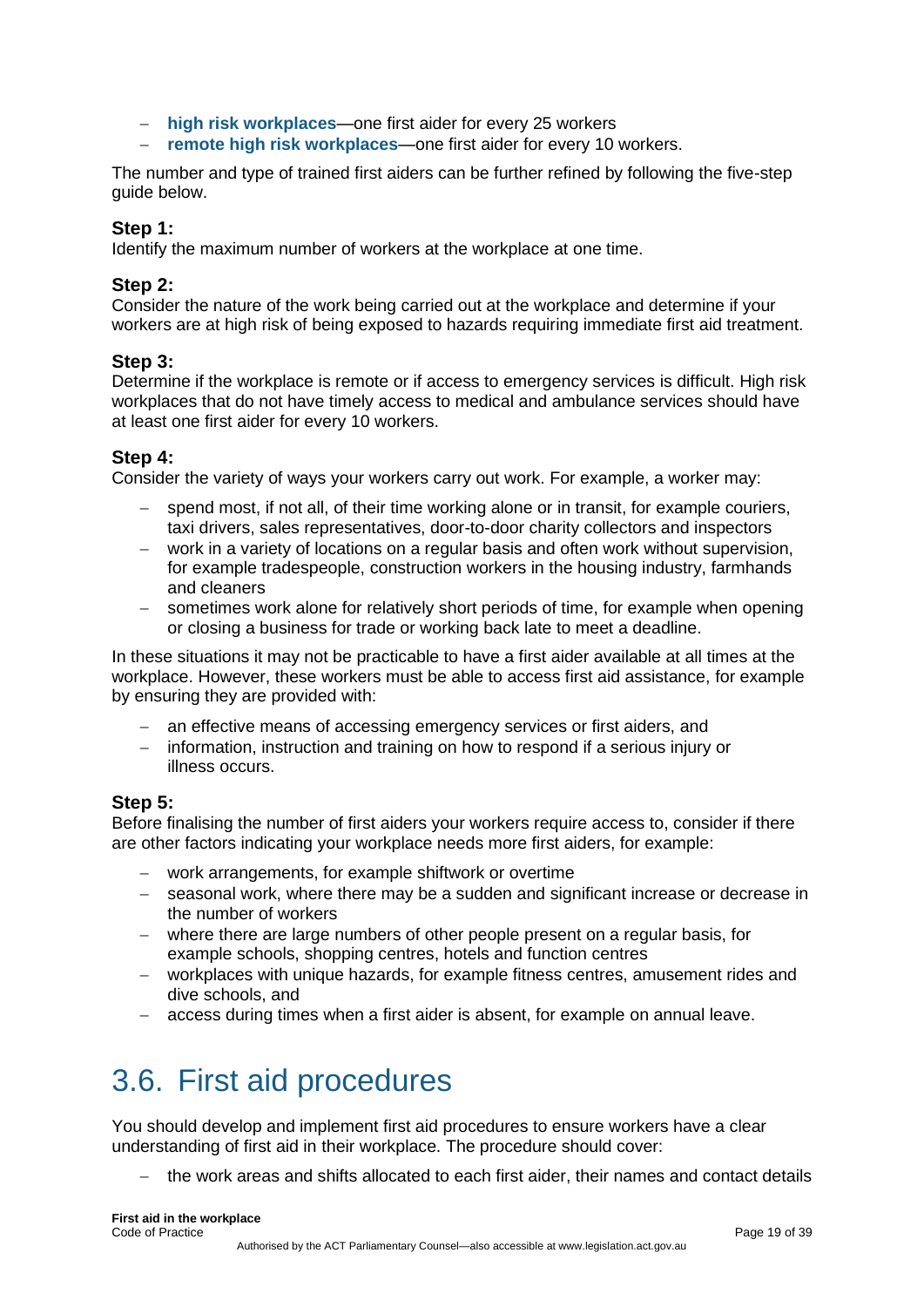- − the types of first aid kits and where they are located
- − the location of first aid facilities like first aid rooms
- − who is responsible for the first aid kits and facilities and how frequently they should be checked and maintained
- − how to establish and maintain communication systems, including equipment and procedures, to ensure rapid emergency communication with first aiders and emergency services
- − the communication equipment and systems to be used when first aid is required, especially for remote and isolated workers. These procedures should contain information about how to locate the communication equipment, who is responsible for the equipment and how it should be maintained
- − arrangements to ensure first aiders receive appropriate training
- − arrangements for ensuring workers receive information, instruction and training for first aid
- − seeking information when a worker starts work about first aid needs requiring specific treatment in a medical emergency, for example asthma, diabetes, heart conditions or severe allergies. Information about a worker's health must be kept confidential and only provided to first aiders with the worker's consent
- − how to report injuries and illnesses occurring in the workplace
- − precautions to avoid exposure to blood and body substances. Refer to [Appendix F](#page-36-0)
- − what to do when a worker or other person is too injured or ill to stay at work, for example if they require assistance with transport to a medical service, home or somewhere else where they can rest and recover, and
- − access to debriefing or counselling services to support first aiders and workers after a serious workplace incident.

## Record-keeping

A record of first aid treatment given should be kept by the first aider and reported to managers on a regular basis to assist reviewing first aid arrangements. First aid treatment records are subject to requirements under Health Records legislation. Further information is available from the [Office of the Australian Information Commissioner.](https://www.oaic.gov.au/)

## Procedures and plans for managing an emergency

### **WHS Regulation section 43(1)**

Duty to prepare, maintain and implement emergency plan

You must ensure an emergency plan is prepared for the workplace, including:

- − an effective response to an emergency
- − evacuation procedures
- − notifying emergency service organisations at the earliest opportunity
- − medical treatment and assistance, and
- − effective communication between the person you have authorised to coordinate the emergency response and all persons at the workplace.

You may incorporate your first aid procedures into your emergency planning procedures.

Emergency procedures should specify the role of first aiders according to their level of qualification and competence. In particular, first aiders should be instructed not to exceed their training and expertise in first aid. Other staff including supervisors should be instructed not to direct first aiders to exceed their first aid training and expertise.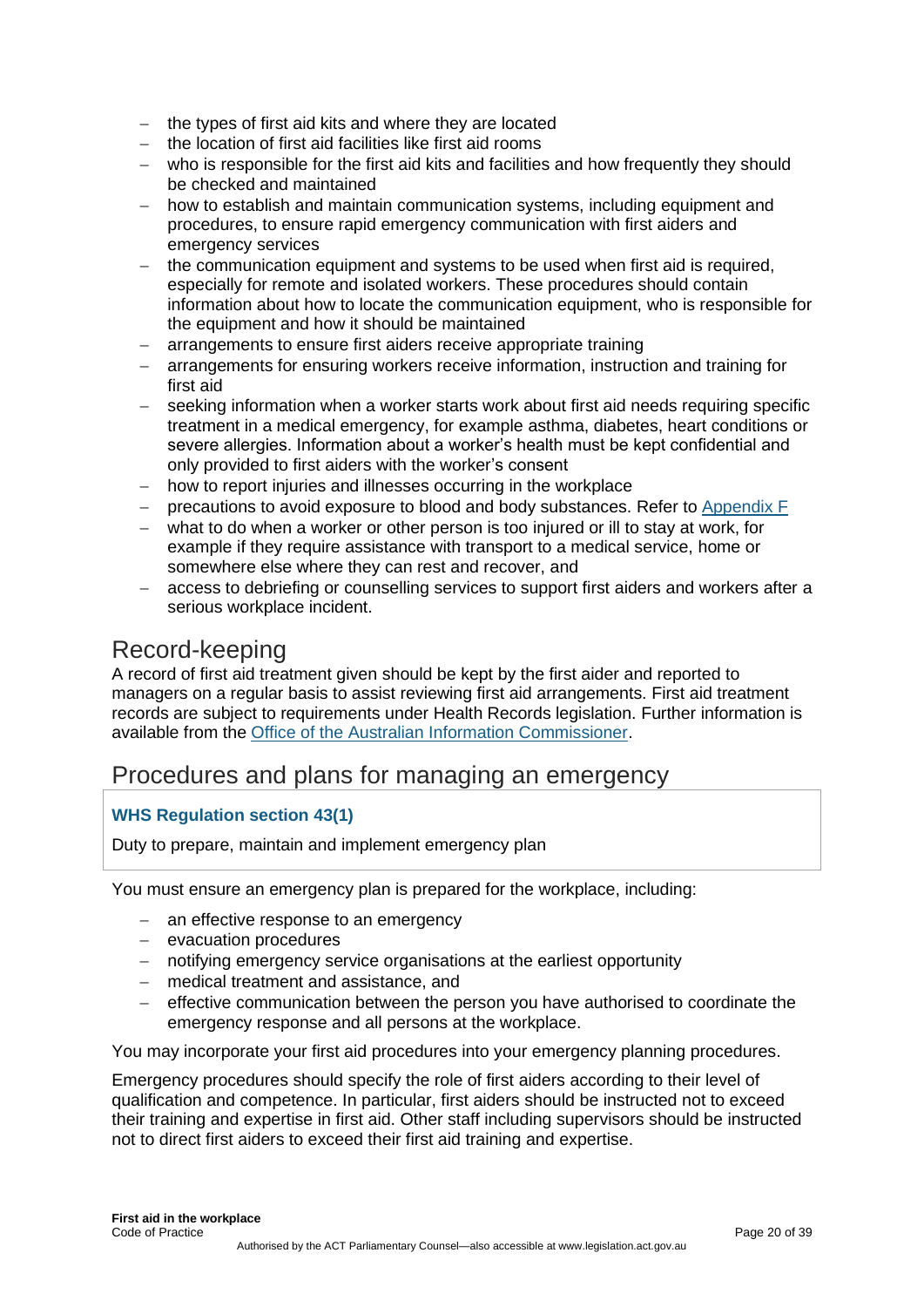Further guidance on emergency plans and preparing emergency procedures is available in the Code of Practice: *[Managing the work environment and facilities](https://www.safeworkaustralia.gov.au/doc/model-code-practice-managing-work-environment-and-facilities)*.

# <span id="page-20-0"></span>3.7. Providing first aid information

You must provide your workers with any information necessary to protect their health and safety while carrying out work. This should include information about where and how to access first aid so they know what to do and who to contact if they are sick or injured.

Information should be easy to understand, accessible and should take into account the language and literacy levels of your workers. Information may be given using verbal methods, for example explanations and demonstrations or visual methods, for example videos and posters.

The information and instruction on first aid should include:

- the location of first aid equipment and facilities
- − the names and location of people trained to administer first aid, and
- − the procedures to be followed when first aid is required.

The information and instruction should be provided as part of workers' induction training and when there are changes, for example in the location of first aid facilities or in the names, locations or contact details of first aiders.

# <span id="page-20-1"></span>3.8.Reviewing your first aid requirements

As a person conducting a business or undertaking (PCBU), you should regularly review your first aid arrangements in consultation with your workers to ensure they remain adequate and effective.

Check the people who have responsibilities under your first aid procedures are familiar with them.

If the way work is performed is changed, or new work practices introduced, review your first aid against the new risk assessment to ensure the arrangements are still adequate.

Organise a mock first aid emergency to confirm first aid procedures are effective. Check kits and first aid rooms are easily accessible and suit the hazards unique to your workplace.

If an incident has occurred requiring first aid, evaluate the effectiveness of the first aid provided and make changes if necessary.

If new information is obtained about a previously unidentified hazard, review the first aid measures you have in place.

The questions in Table 2 can assist you to review first aid and assess whether improvement is needed.

| Question                                                       | Yes | Nο |
|----------------------------------------------------------------|-----|----|
| Do all workers have access to first aiders and first aid kits? |     |    |

**Table 2** Questions to assist in reviewing first aid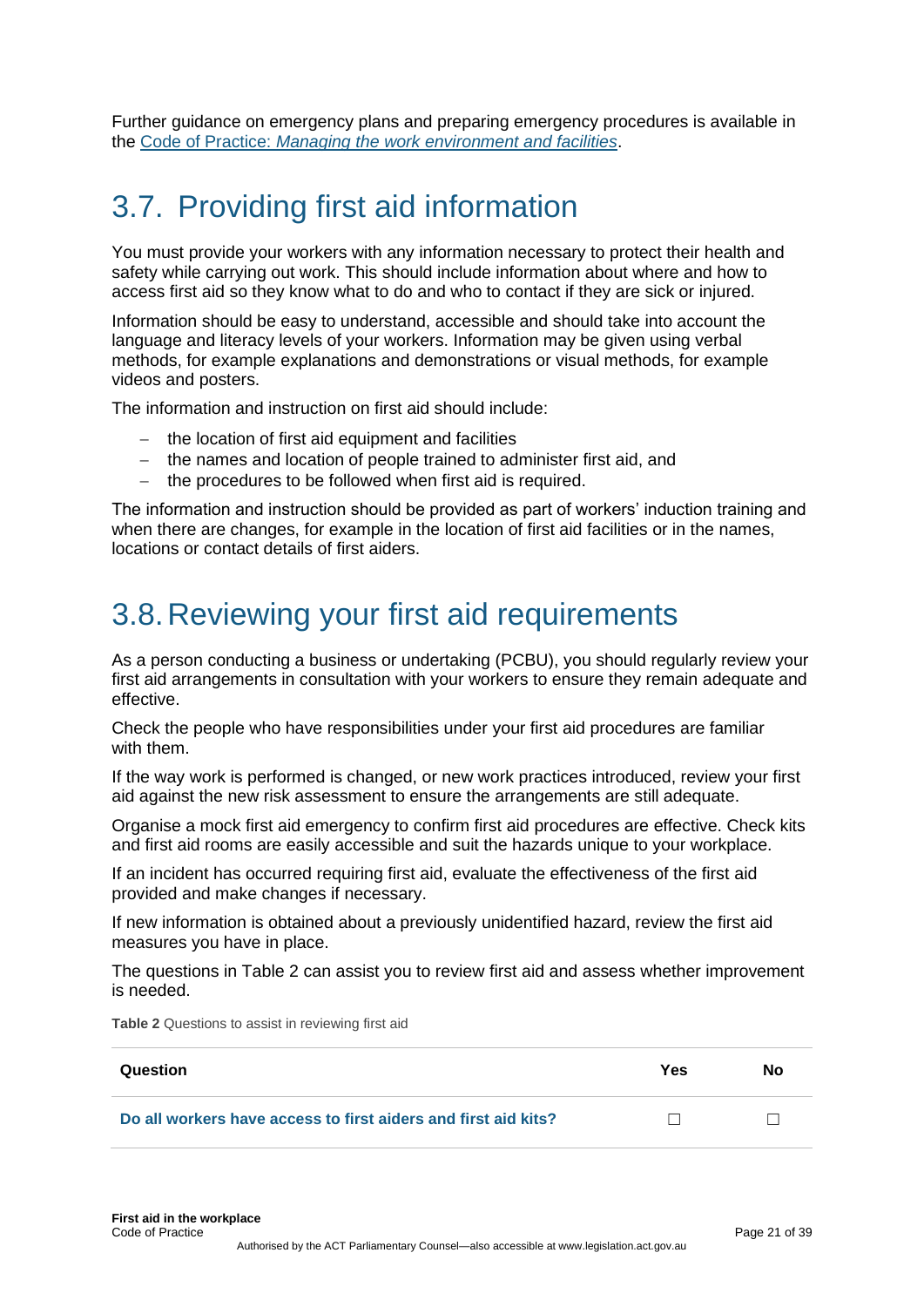| Question                                                                                                                          | <b>Yes</b> | <b>No</b>    |
|-----------------------------------------------------------------------------------------------------------------------------------|------------|--------------|
| Are more first aid kits required?                                                                                                 | П          | П            |
| Are more first aiders needed?                                                                                                     | $\Box$     | $\perp$      |
| Do workers have access to first aiders at all times?                                                                              | $\Box$     | ĪΙ           |
| Do the first aid kits and modules suit the hazards at your<br>workplace?                                                          | П          | $\perp$      |
| Are first aid kits well maintained and identifiable to workers?                                                                   | П          | П            |
| Is a first aid room or health centre required?                                                                                    | $\Box$     | $\perp$      |
| Are first aid facilities well maintained?                                                                                         | $\Box$     | П            |
| Do first aiders have skills, training and competencies to provide<br>first aid in your workplace and are their skills up to date? |            |              |
| Do workers know how to access first aid?                                                                                          | П          | П            |
| Is there easy access for emergency services, like parking for an<br>ambulance?                                                    | П          | $\mathsf{L}$ |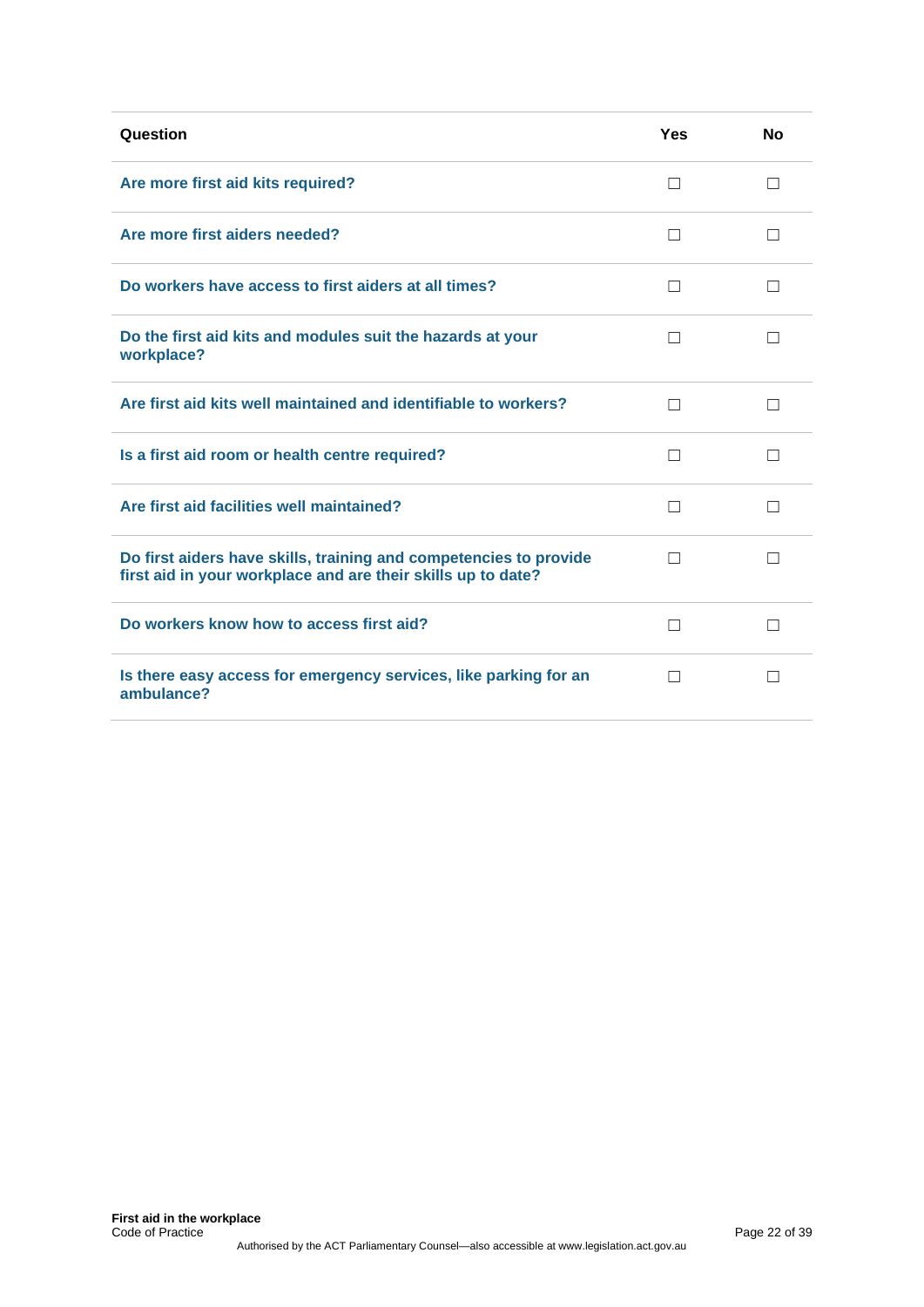# <span id="page-22-0"></span>Appendix A–Glossary

| <b>Term</b>                 | <b>Description</b>                                                                                                                                                                                                                                                                                                                                                                                                                                                                                                                                                                                                                                                                                                                                                                                                                                                                                                                                                     |  |  |
|-----------------------------|------------------------------------------------------------------------------------------------------------------------------------------------------------------------------------------------------------------------------------------------------------------------------------------------------------------------------------------------------------------------------------------------------------------------------------------------------------------------------------------------------------------------------------------------------------------------------------------------------------------------------------------------------------------------------------------------------------------------------------------------------------------------------------------------------------------------------------------------------------------------------------------------------------------------------------------------------------------------|--|--|
| <b>Duty holder</b>          | Any person who owes a work health and safety duty under the WHS Act<br>including a person conducting a business or undertaking, a designer,<br>manufacturer, importer, supplier, installer of products or plant used at<br>work (upstream duty holder), officer or a worker.                                                                                                                                                                                                                                                                                                                                                                                                                                                                                                                                                                                                                                                                                           |  |  |
| <b>First aid</b>            | The immediate treatment or care given to a person suffering from an<br>injury or illness until more advanced care is provided or the person<br>recovers.                                                                                                                                                                                                                                                                                                                                                                                                                                                                                                                                                                                                                                                                                                                                                                                                               |  |  |
| <b>First aider</b>          | A person who has successfully completed a nationally accredited training<br>course or an equivalent level of training that has given them the<br>competencies required to administer first aid.                                                                                                                                                                                                                                                                                                                                                                                                                                                                                                                                                                                                                                                                                                                                                                        |  |  |
| <b>First aid equipment</b>  | Includes first aid kits and other equipment used to treat injuries and<br>illnesses.                                                                                                                                                                                                                                                                                                                                                                                                                                                                                                                                                                                                                                                                                                                                                                                                                                                                                   |  |  |
| <b>First aid facilities</b> | Include first aid rooms, health centres, clean water supplies and other<br>facilities needed for administering first aid.                                                                                                                                                                                                                                                                                                                                                                                                                                                                                                                                                                                                                                                                                                                                                                                                                                              |  |  |
| <b>Hazard</b>               | A situation or thing that has the potential to harm a person. Hazards at<br>work may include: noisy machinery, a moving forklift, chemicals,<br>electricity, working at heights, a repetitive job, bullying and violence at<br>the workplace.                                                                                                                                                                                                                                                                                                                                                                                                                                                                                                                                                                                                                                                                                                                          |  |  |
| <b>High risk workplace</b>  | A workplace where workers are exposed to hazards that could result in<br>serious injury or illness and would require first aid. Examples of<br>workplaces that may be considered high risk are ones in which workers:<br>use hazardous machinery, for example mobile plant, chainsaws,<br>power presses and lathes<br>use hazardous substances, for example chemical manufacture,<br>laboratories, horticulture, petrol stations and food manufacturing<br>are at risk of falls that could result in serious injury, for example<br>construction and stevedoring<br>carry out hazardous forms of work, for example, working in<br>-<br>confined spaces, welding, demolition, electrical work and<br>abrasive blasting<br>are exposed to the risk of physical violence, for example working<br>alone at night, cash handling or having customers who are<br>frequently physically aggressive, or<br>work in or around extreme heat or cold, for example, foundries<br>— |  |  |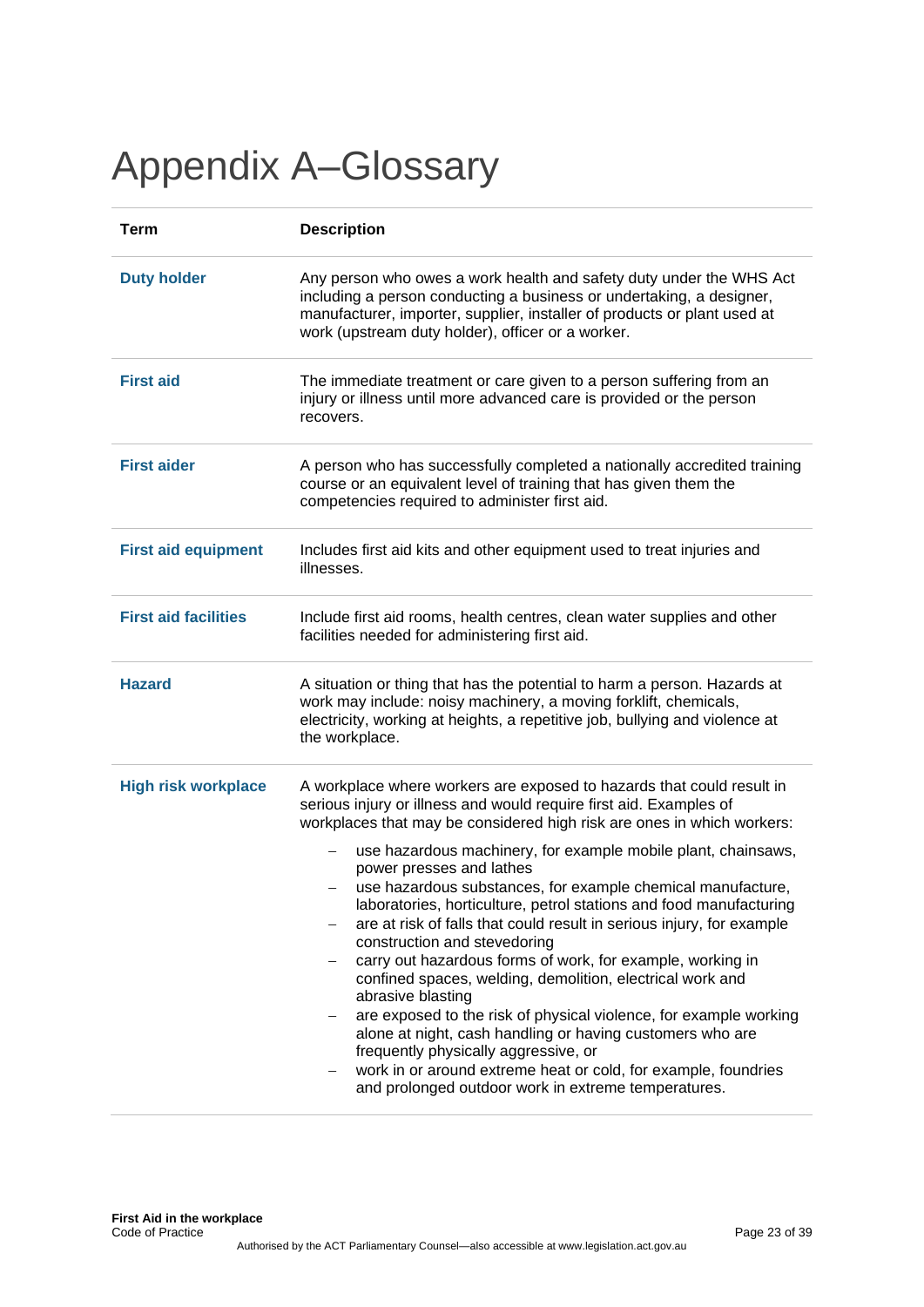| <b>Term</b>                               | <b>Description</b>                                                                                                                                                                                                                                               |  |  |
|-------------------------------------------|------------------------------------------------------------------------------------------------------------------------------------------------------------------------------------------------------------------------------------------------------------------|--|--|
| Low risk workplace                        | A workplace where workers are less likely to be exposed to hazards that<br>could result in serious injury or illness. For example, offices, shops and<br>libraries. Work-related injuries and illnesses requiring first aid are likely to<br>be minor in nature. |  |  |
| <b>May</b>                                | 'May' indicates an optional course of action.                                                                                                                                                                                                                    |  |  |
| <b>Module</b>                             | An add-on to a standard first aid kit to address specific risks at a<br>workplace.                                                                                                                                                                               |  |  |
| <b>Must</b>                               | 'Must' indicates a legal requirement exists that must be complied with.                                                                                                                                                                                          |  |  |
| <b>Officer</b>                            | An officer under the WHS Act includes:                                                                                                                                                                                                                           |  |  |
|                                           | an officer under section 9 of the Corporations Act 2001 (Cth)<br>$-$<br>an officer of the Crown within the meaning of section 247 of the<br>WHS Act, and                                                                                                         |  |  |
|                                           | an officer of a public authority within the meaning of section 252<br>of the WHS Act.                                                                                                                                                                            |  |  |
|                                           | A partner in a partnership or an elected member of a local authority is not<br>an officer while acting in that capacity.                                                                                                                                         |  |  |
| <b>Person conducting a</b><br>business or | A PCBU is an umbrella concept which intends to capture all types of<br>working arrangements or relationships.                                                                                                                                                    |  |  |
| undertaking (PCBU)                        | A PCBU includes a:                                                                                                                                                                                                                                               |  |  |
|                                           | company<br>$-$<br>unincorporated body or association<br>$-$<br>sole trader or self-employed person.<br>$\qquad \qquad -$                                                                                                                                         |  |  |
|                                           | Individuals who are in a partnership that is conducting a business will<br>individually and collectively be a PCBU.                                                                                                                                              |  |  |
|                                           | A volunteer association (defined under the WHS Act, see below) or<br>elected members of a local authority will not be a PCBU.                                                                                                                                    |  |  |
| <b>Remote</b>                             | Remote or isolated work is work that is isolated from the assistance of<br>other people because of the location, time or nature of the work being<br>done. Assistance from other people includes rescue, medical assistance<br>and emergency services.           |  |  |
| <b>Remote high</b><br>risk workplace      | A workplace that satisfies the definitions of being both a remote and a<br>high risk workplace.                                                                                                                                                                  |  |  |
| <b>Risk</b>                               | The possibility harm (death, injury or illness) might occur when exposed<br>to a hazard.                                                                                                                                                                         |  |  |
| <b>Should</b>                             | 'Should' indicates a recommended course of action.                                                                                                                                                                                                               |  |  |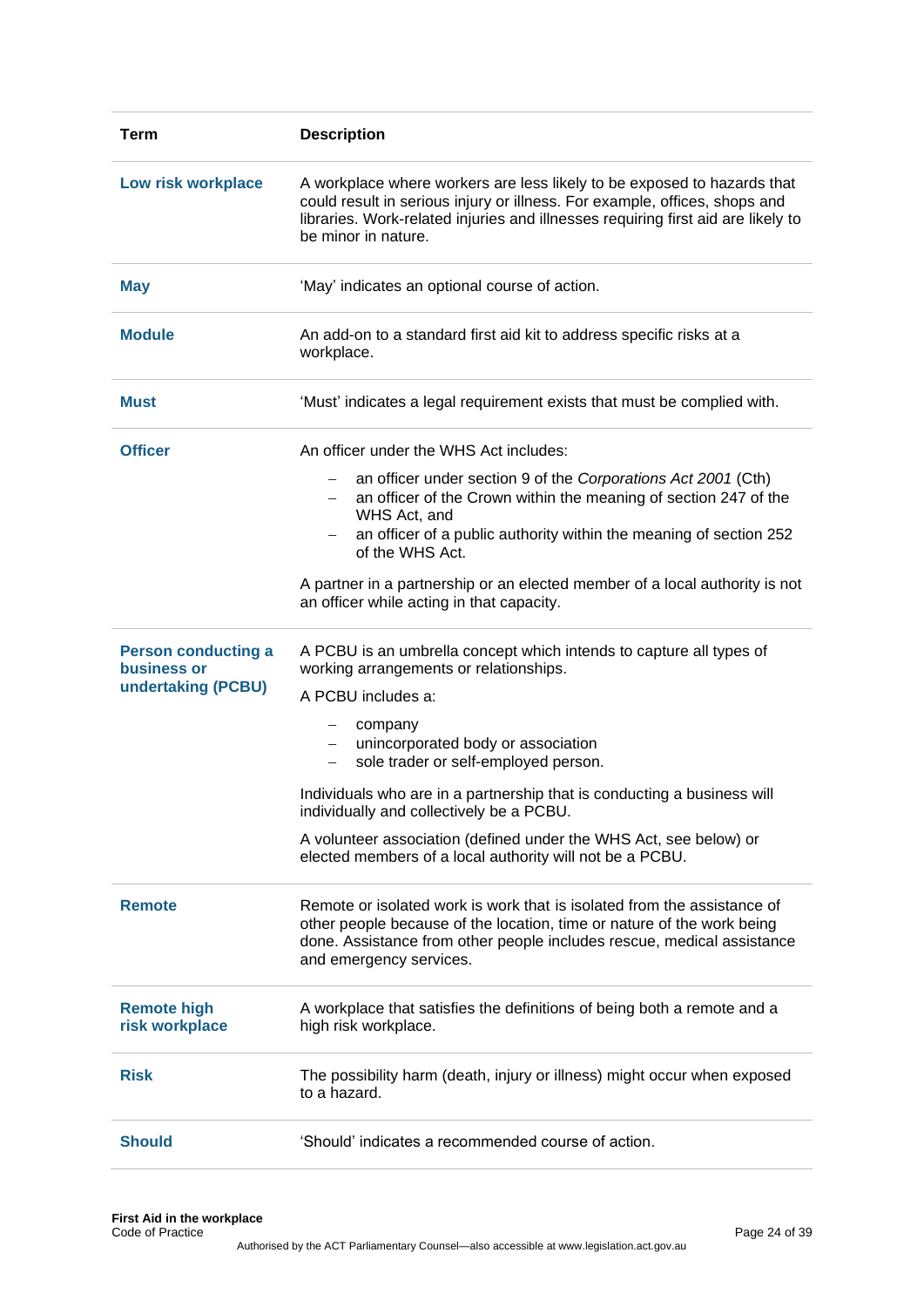| Term                         | <b>Description</b>                                                                                                                                                                                                                                                                                                                              |  |  |
|------------------------------|-------------------------------------------------------------------------------------------------------------------------------------------------------------------------------------------------------------------------------------------------------------------------------------------------------------------------------------------------|--|--|
| <b>Volunteer association</b> | A group of volunteers working together for one or more community<br>purposes where none of the volunteers, whether alone or jointly with any<br>other volunteers, employs any person to carry out work for the volunteer<br>association.                                                                                                        |  |  |
| <b>Worker</b>                | Any person who carries out work for a person conducting a business or<br>undertaking, including work as an employee, contractor or subcontractor<br>(or their employee), self-employed person, outworker, apprentice or<br>trainee, work experience student, employee of a labour hire company<br>placed with a 'host employer' or a volunteer. |  |  |
| <b>Workplace</b>             | Any place where work is carried out for a business or undertaking and<br>includes any place where a worker goes, or is likely to be, while at work.<br>This may include offices, factories, shops, construction sites, vehicles,<br>ships, aircraft or other mobile structures on land or water.                                                |  |  |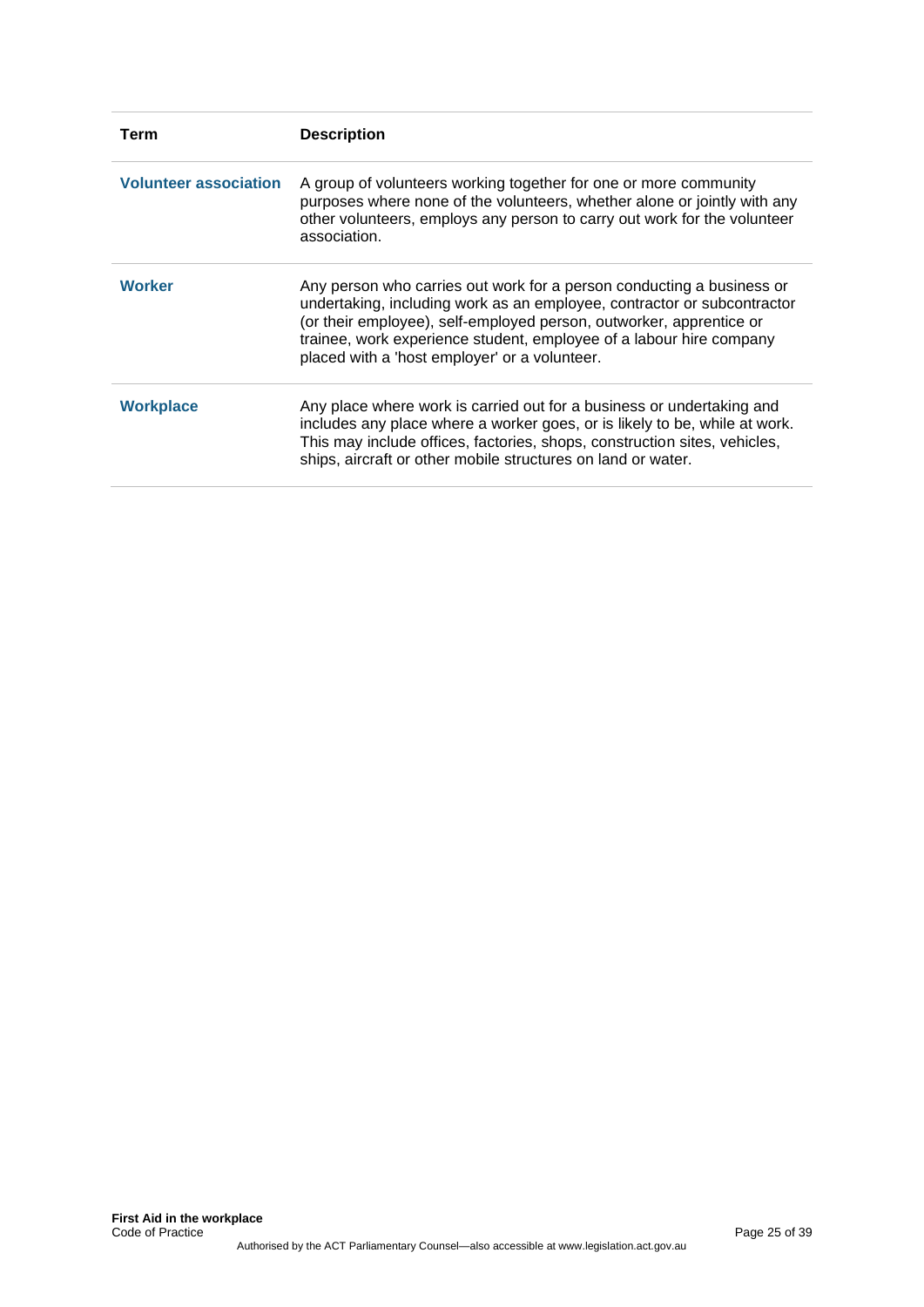# <span id="page-25-0"></span>Appendix B—First aid and the risk management process

#### **Step 1—Identify potential causes of workplace injury and illness**

- Does the nature of the work being carried out pose a risk to people's health and safety?
- Have these risks been identified in work that is being carried out?
- Do any workers or others have pre-existing medical conditions?
- Has incident, injury and illness data been reviewed?
- Have you consulted with workers and their health and safety representatives?
- Is specialist or external assistance required?

#### **Step 2—Assess the risk of workplace injury and illness**

- How often does a risk have the potential to cause harm?
- What types of injuries or illnesses would the risks cause?
- How serious are the injuries or illnesses?
- Does the number and composition of workers and other people affect how first aid should be provided?
- Could the size or location of the workplace affect how first aid is provided?



**Figure 2 First aid and the risk management process**

**First Aid in the workplace** Code of Practice Page 26 of 39 Authorised by the ACT Parliamentary Counsel—also accessible at www.legislation.act.gov.au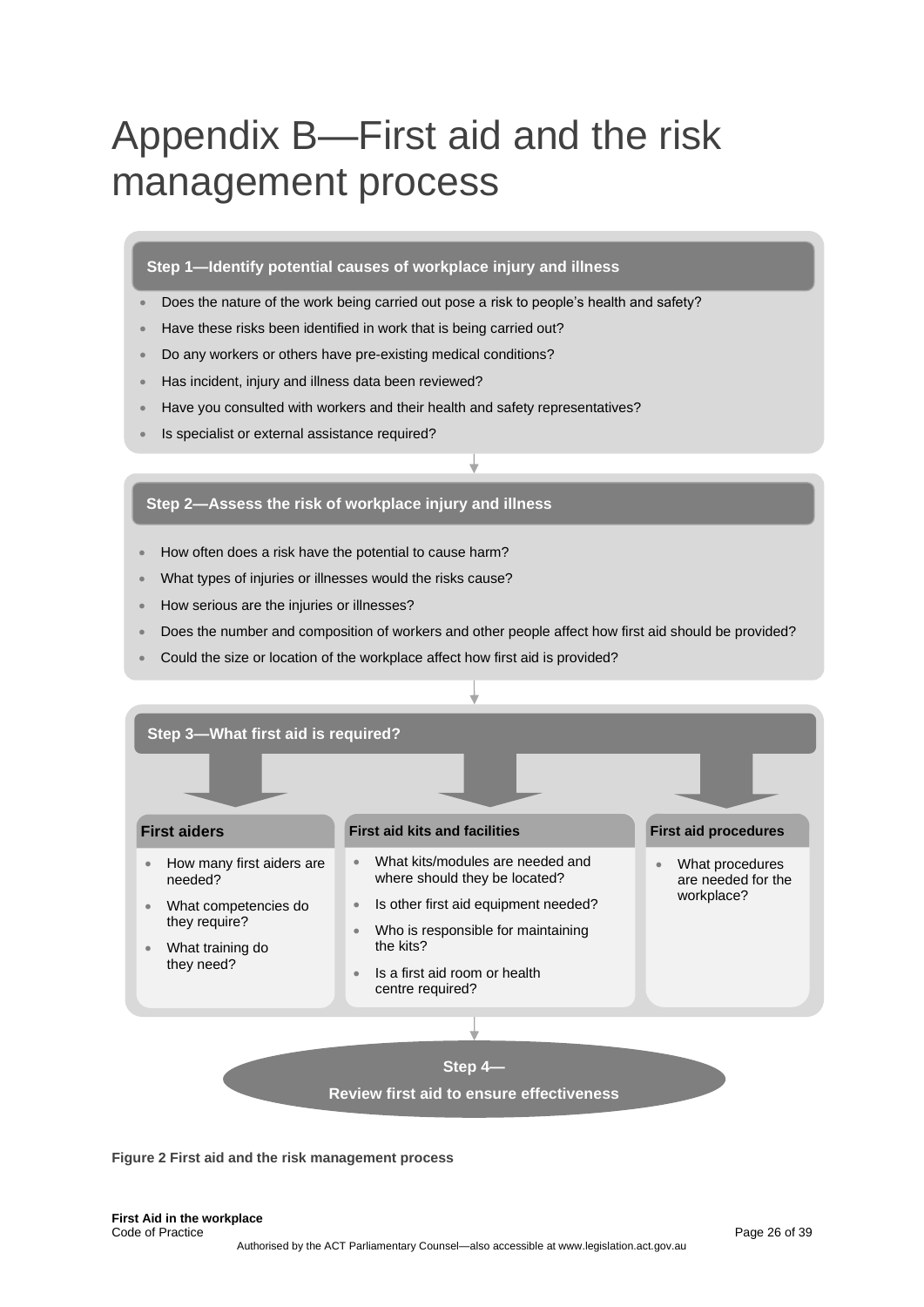# <span id="page-26-0"></span>Appendix C – Summary of recommended first aid requirements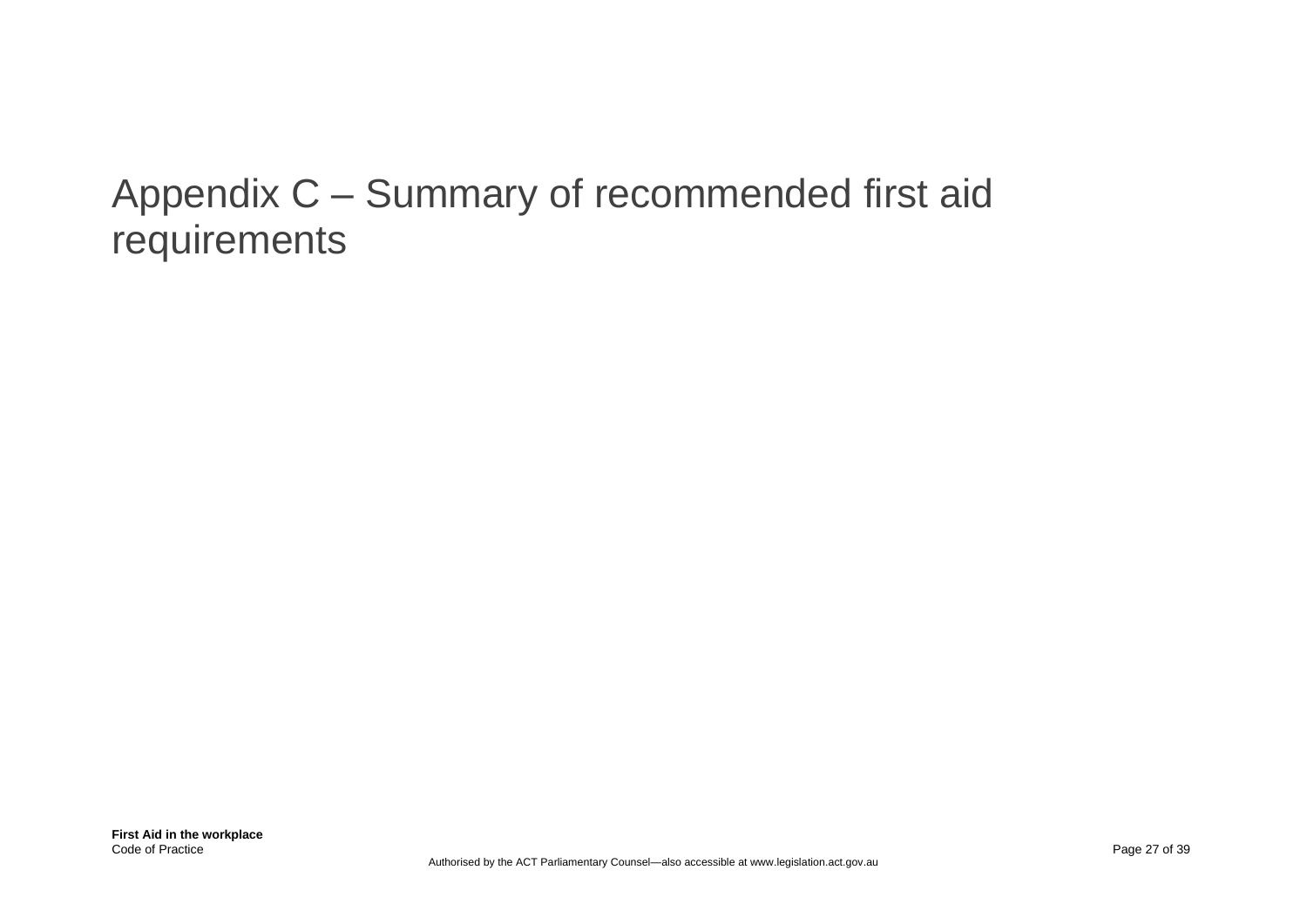| Workplace                  | <b>First aiders</b>                     | <b>First aid kits</b> | <b>First aid rooms</b>                 |
|----------------------------|-----------------------------------------|-----------------------|----------------------------------------|
| <b>Low risk workplaces</b> | One first aider for every<br>50 workers | Basic first aid kit   | Recommended for 200 workers<br>or more |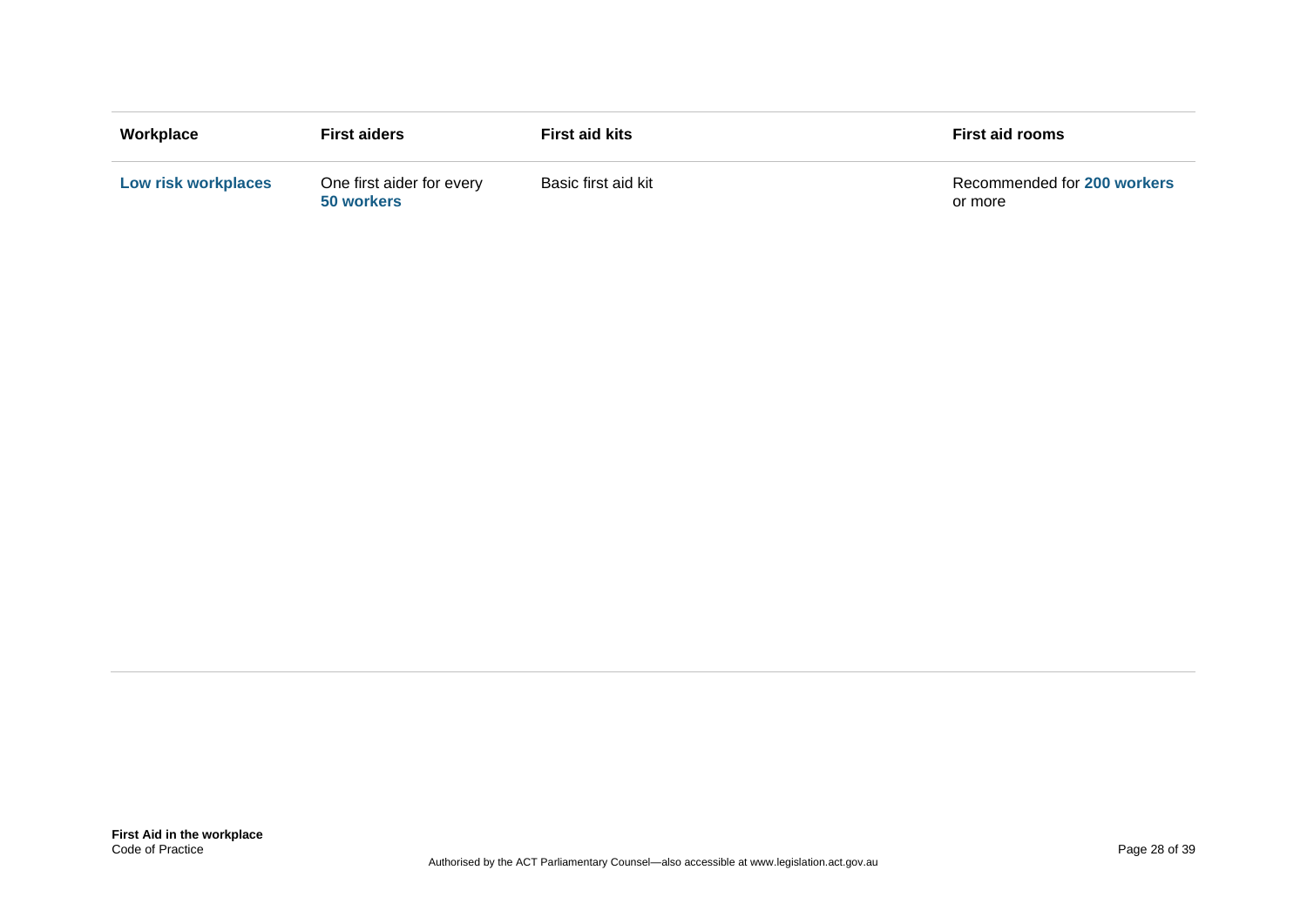| Workplace                   | <b>First aiders</b>       | <b>First aid kits</b>                                        | <b>First aid rooms</b>      |
|-----------------------------|---------------------------|--------------------------------------------------------------|-----------------------------|
| <b>High risk workplaces</b> | One first aider for every | Basic first aid kit plus additional equipment identified for | Recommended for 100 workers |
|                             | 25 workers                | specific risks                                               | or more                     |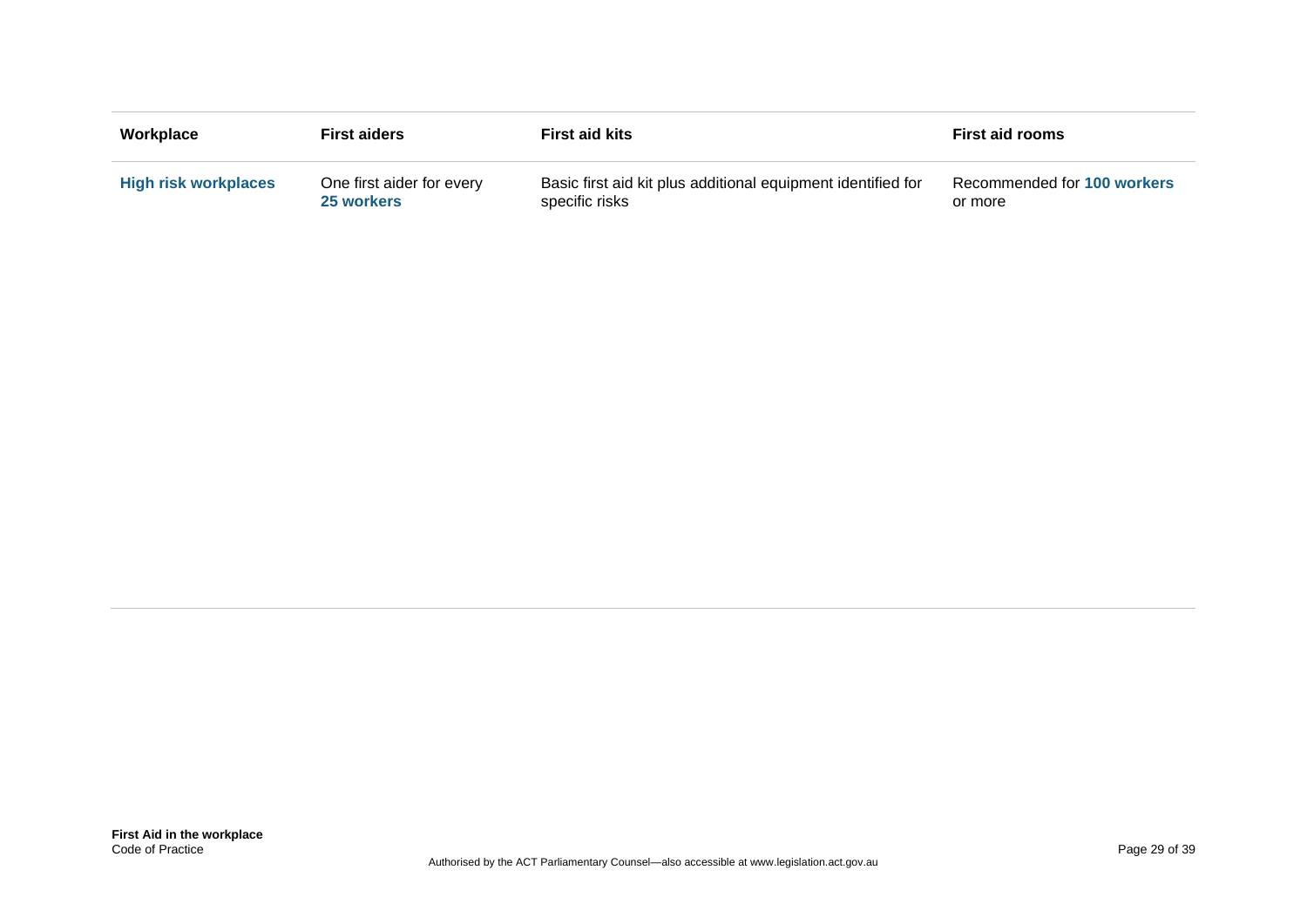| Workplace                             | <b>First aiders</b>                            | <b>First aid kits</b>                                                                                                                                                                                                                                                                                                                                                                                                                                   | <b>First aid rooms</b> |
|---------------------------------------|------------------------------------------------|---------------------------------------------------------------------------------------------------------------------------------------------------------------------------------------------------------------------------------------------------------------------------------------------------------------------------------------------------------------------------------------------------------------------------------------------------------|------------------------|
| <b>Remote high risk</b><br>workplaces | One first aider for every<br><b>10 workers</b> | In addition to the basic first aid kit<br>a heavy duty 10 cm crepe bandage for snake<br>$\overline{\phantom{0}}$<br>bites<br>large clean sheeting, for covering burns<br>$\overline{\phantom{0}}$<br>thermal blanket, for treating shock<br>$\qquad \qquad -$<br>whistle for attracting attention<br>$\qquad \qquad -$<br>torch/flashlight, and<br>$\overline{\phantom{0}}$<br>any equipment identified for specific risks.<br>$\overline{\phantom{0}}$ | <b>NA</b>              |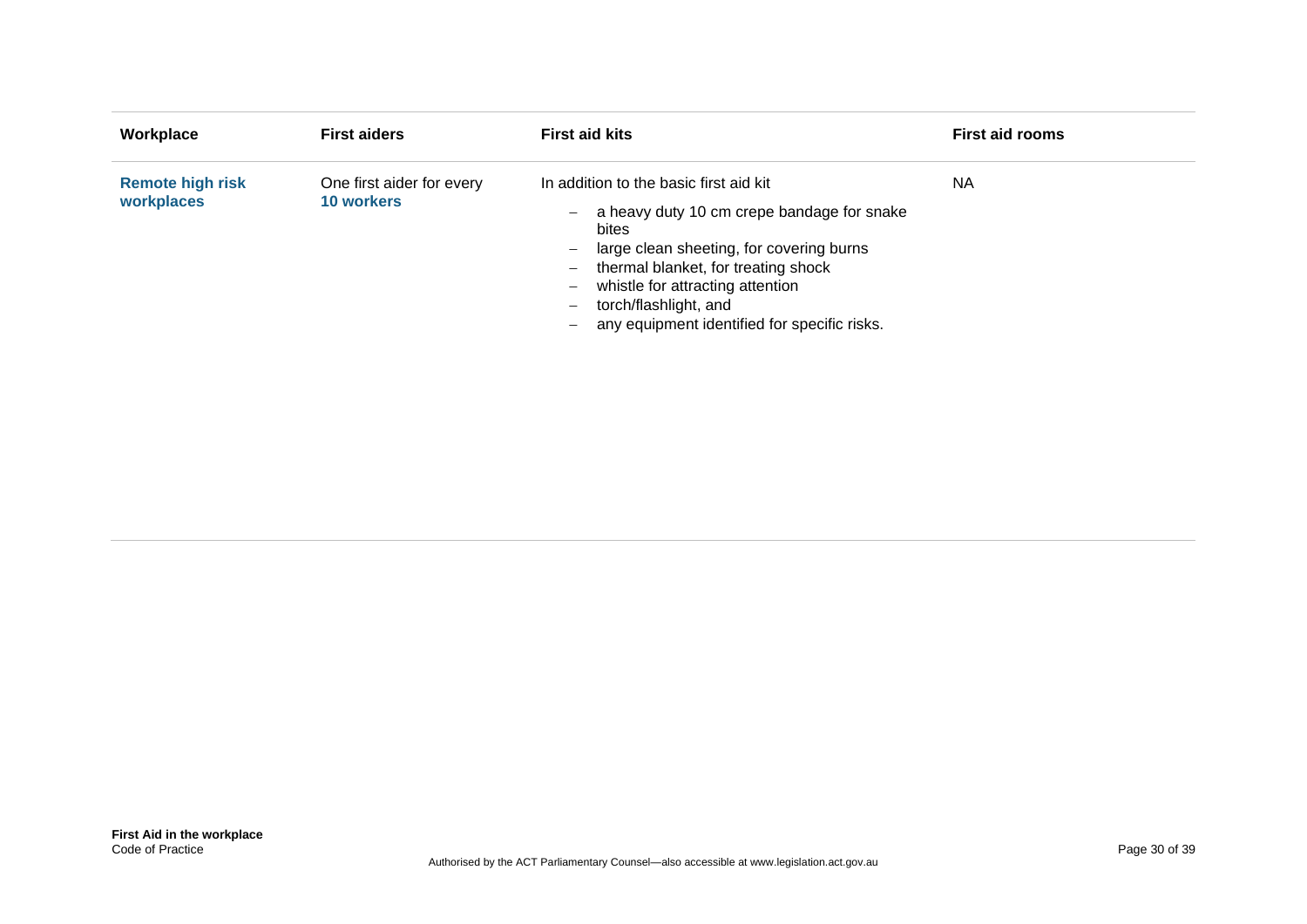# Appendix D—Example of a first aid assessment

This assessment of first aid requirements is included as an example only. It does not reflect the consultative processes that must occur or detail the assessment of each identified hazard.

<span id="page-30-0"></span>

| ABC Company-Office and manufacturing operation                                 |                                     |  |
|--------------------------------------------------------------------------------|-------------------------------------|--|
| The size and location of the workplace                                         |                                     |  |
| Number of floors                                                               | $\overline{2}$                      |  |
| Access between floors                                                          | Lifts and stairs                    |  |
| Nearest hospital                                                               | 6 kilometres                        |  |
| Nearest medical or occupational health service                                 | 2 kilometres                        |  |
| Maximum time to medical service                                                | 15 minutes                          |  |
| The number and composition of the workers and other<br>people at the workplace |                                     |  |
| Number of workers                                                              | 80 (15 office/65 factory) per shift |  |
| Number of other people                                                         | 2 to 5 visitors per day             |  |
| <b>Shifts</b>                                                                  | 3                                   |  |
|                                                                                |                                     |  |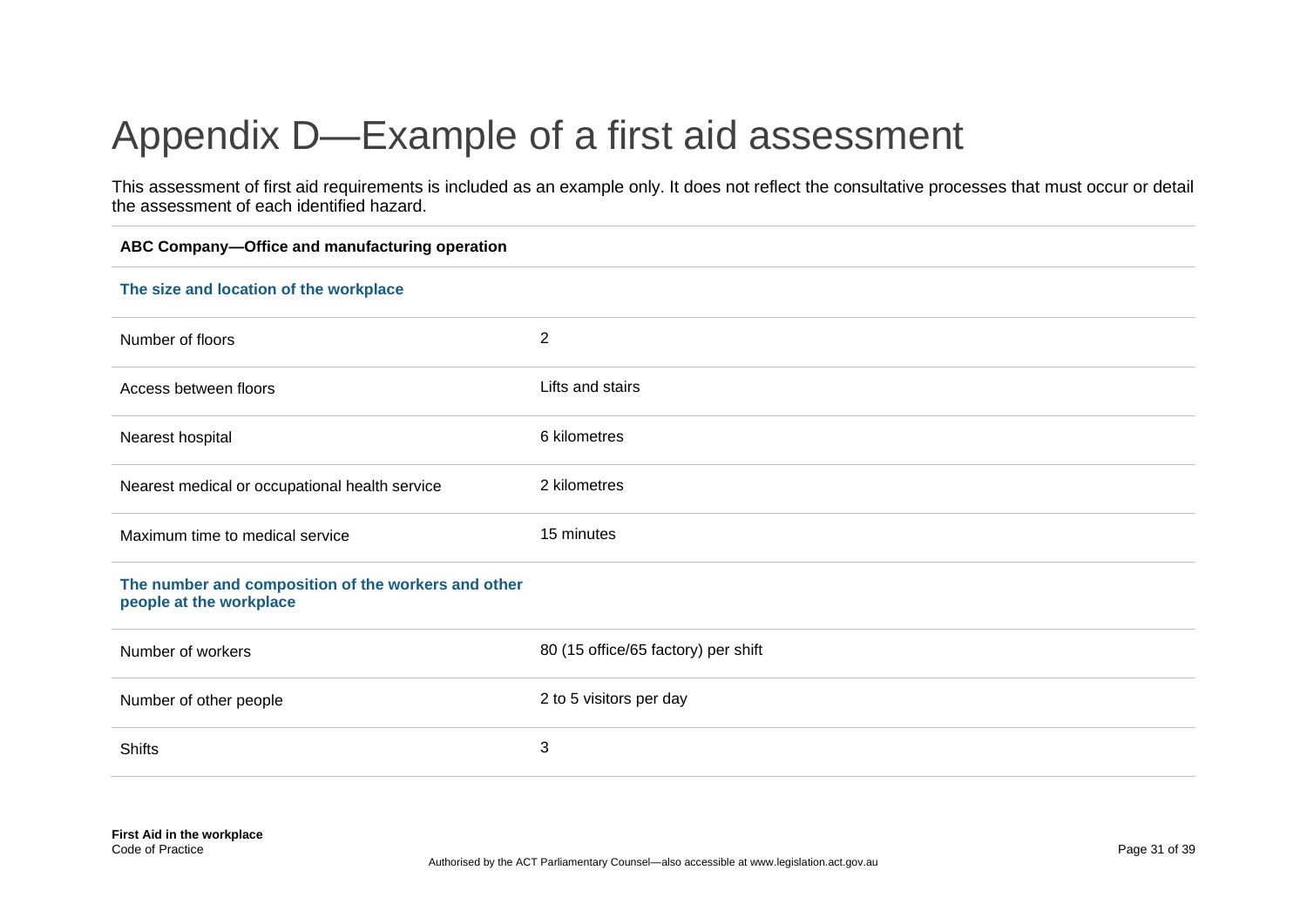#### **ABC Company—Office and manufacturing operation**

| Overtime worked                   | Yes-regularly                                                                                        |
|-----------------------------------|------------------------------------------------------------------------------------------------------|
| Remote or isolated workers        | None                                                                                                 |
| Injuries, illnesses and incidents |                                                                                                      |
| Last 12 months claims data        | 5 x abrasions<br>$\overline{\phantom{a}}$<br>$3 \times$ falls<br>$\overline{\phantom{0}}$            |
| Incidents not resulting in injury | Incident where a trolley carrying disinfectants overturned                                           |
| Other                             | Worker handling a solvent reported symptoms of breathing difficulty, eye irritation and<br>dizziness |

## Nature of the work being carried out and the nature of the hazards at the workplace

<span id="page-31-0"></span>

| <b>Hazards</b>                                                            | How the hazard could cause harm                                                      | Likelihood of occurrence and degree of harm                                                                                                                             | <b>First aid implications</b>                                                                                                    |
|---------------------------------------------------------------------------|--------------------------------------------------------------------------------------|-------------------------------------------------------------------------------------------------------------------------------------------------------------------------|----------------------------------------------------------------------------------------------------------------------------------|
| <b>Hazardous</b><br>chemicals:<br><b>Solvents</b><br><b>Disinfectants</b> | Respiratory illnesses, for example<br>an asthma emergency, cancers<br>and dermatitis | Possible risk of daily exposure to hazardous chemicals<br>for 2 cleaners. Good ventilation is provided. Protective<br>equipment like gloves and aprons used by workers. | Safety data sheets and labels<br>instruct to rinse cautiously with<br>water for several minutes.<br>Eye wash equipment required. |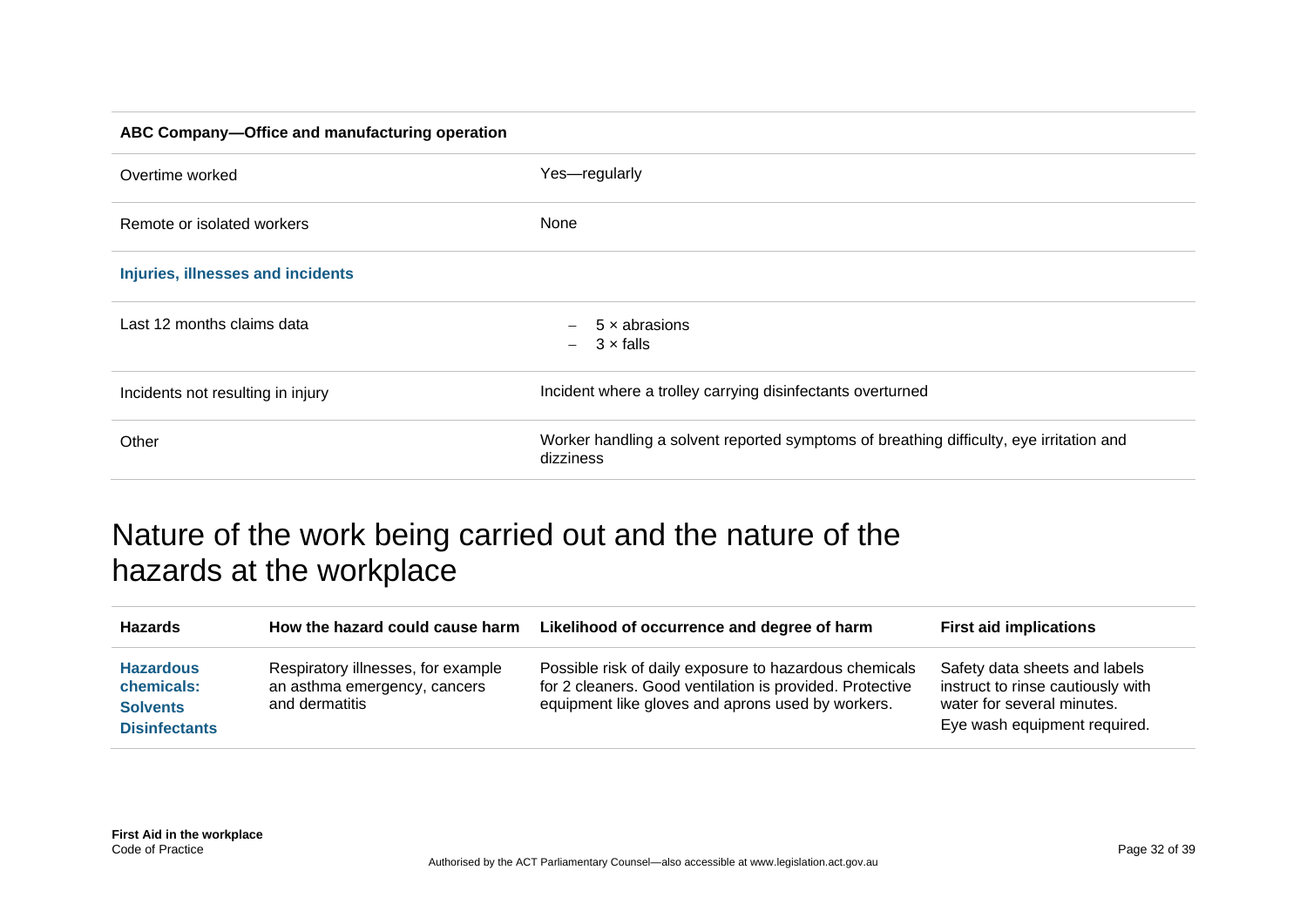| <b>Hazards</b>                       | How the hazard could cause harm                   |                                                                  | Likelihood of occurrence and degree of harm                                                                                                                                                                                                                                  | <b>First aid implications</b>                                                            |  |
|--------------------------------------|---------------------------------------------------|------------------------------------------------------------------|------------------------------------------------------------------------------------------------------------------------------------------------------------------------------------------------------------------------------------------------------------------------------|------------------------------------------------------------------------------------------|--|
| <b>Noise</b>                         | Hearing damage                                    |                                                                  | Possible risk of daily exposure to noise for 65 factory<br>workers. Low noise emitting machines have been<br>purchased. Protective equipment like ear plugs used by<br>workers.                                                                                              | First aid only required in<br>extreme situations.                                        |  |
| <b>Manual handling</b>               | Muscular strain                                   |                                                                  | Low risk of daily exposure to manual handling risks.<br>Mechanical aids, workstation alterations and systems of<br>work significantly eliminate and minimise risk.                                                                                                           | Possible strains and sprains<br>requiring ice packs, slings and<br>compression bandages. |  |
| <b>Required first aid</b>            |                                                   |                                                                  |                                                                                                                                                                                                                                                                              |                                                                                          |  |
| <b>Number of first aiders needed</b> |                                                   |                                                                  | 9-minimum three per shift, including one for the office and two for the factory                                                                                                                                                                                              |                                                                                          |  |
|                                      | <b>Training and competencies for first aiders</b> |                                                                  | Provide First Aid: providing competencies to recognise and respond to common life-threatening injuries or<br>illnesses using cardiopulmonary resuscitation (CPR) and other first aid procedures, and provide<br>appropriate first aid for a range of injuries and illnesses. |                                                                                          |  |
| <b>Number and location of kits</b>   |                                                   | Five kits: one on the office floor and four on the factory floor |                                                                                                                                                                                                                                                                              |                                                                                          |  |
|                                      | <b>Contents of first aid kits and modules</b>     |                                                                  | Standard workplace kit                                                                                                                                                                                                                                                       |                                                                                          |  |
| <b>Kit maintenance</b>               |                                                   |                                                                  | Tasked to five first aiders, one kit each                                                                                                                                                                                                                                    |                                                                                          |  |
| <b>Additional equipment</b>          |                                                   |                                                                  | Emergency eye wash equipment                                                                                                                                                                                                                                                 |                                                                                          |  |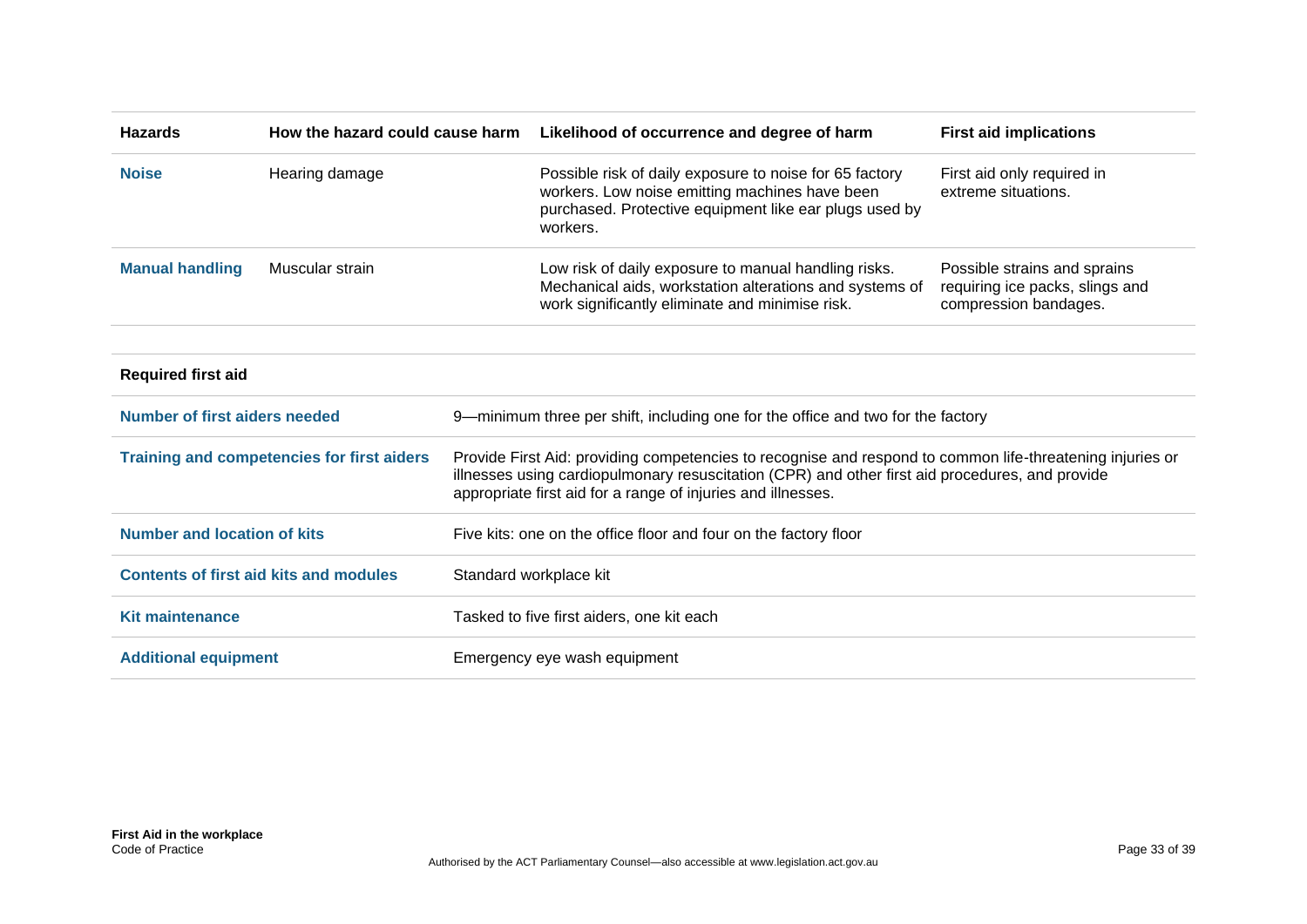# <span id="page-33-0"></span>Appendix E—Example of contents for first aid kits

For most workplaces, a first aid kit should include the following items.

| Item                                                                                                               | Quantity |
|--------------------------------------------------------------------------------------------------------------------|----------|
| Instructions for providing first aid-including cardiopulmonary resuscitation (CPR)<br>flow chart                   | 1        |
| Note book and pen                                                                                                  | 1        |
| Resuscitation face mask or face shield                                                                             | 1        |
| Disposable nitrile examination gloves (nitrile is a latex-free rubber suitable for people<br>with latex allergies) | 5 pairs  |
| Gauze pieces 7.5 x 7.5 cm, sterile 3 per pack                                                                      | 5 packs  |
| Saline, 15 ml                                                                                                      | 8        |
| Wound cleaning wipe, single 1% Cetrimide BP                                                                        | 10       |
| Adhesive dressing strips-plastic or fabric, packet of 50                                                           | 1        |
| Splinter probes, single use, disposable                                                                            | 10       |
| Tweezers/forceps                                                                                                   | 1        |
| Antiseptic liquid/spray 50 ml                                                                                      | 1        |
| Non-adherent wound dressing/pad 5 x 5 cm (small)                                                                   | 6        |
| Non-adherent wound dressing/pad 7.5 x 10 cm (medium)                                                               | 3        |
| Non-adherent wound dressing/pad 10 x 10 cm (large)                                                                 | 1        |
| Conforming cotton bandage, 5 cm width                                                                              | 3        |
| Conforming cotton bandage, 7.5 cm width                                                                            | 3        |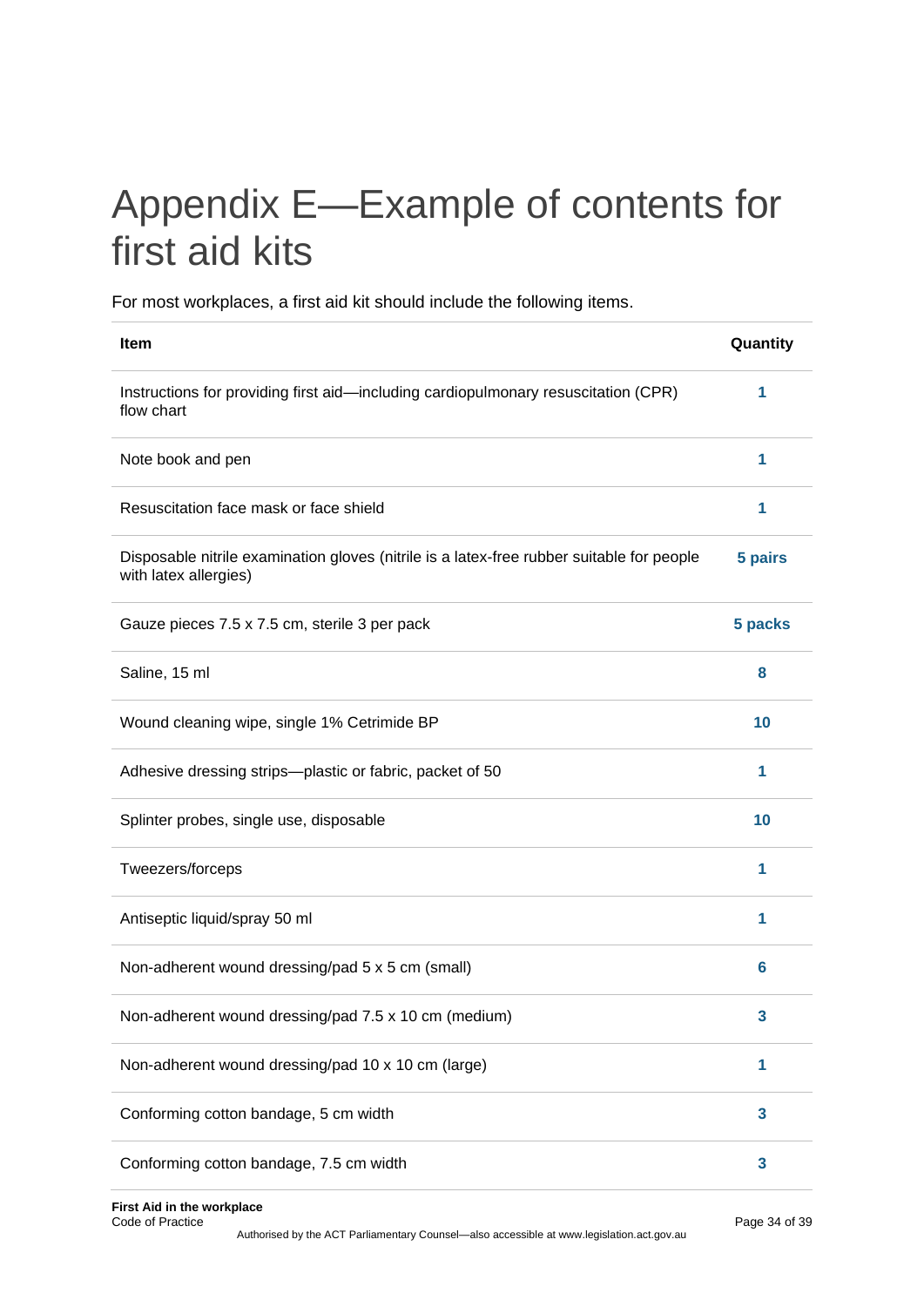| Item                                                                                                 | Quantity       |
|------------------------------------------------------------------------------------------------------|----------------|
| Crepe bandage, 10 cm, for serious bleeding and pressure application                                  | 1              |
| <b>Scissors</b>                                                                                      | 1              |
| Non-stretch, hypoallergenic adhesive tape-2.5 cm wide roll                                           | 1              |
| Safety pins, packet of 6                                                                             | 1              |
| BPC wound dressings No. 14, medium                                                                   | 1              |
| BPC wound dressings No. 15, large                                                                    | 1              |
| Dressing-Combine Pad 9 x 20 cm                                                                       | 1              |
| Plastic bags-clip seal                                                                               | 1              |
| Triangular bandage, calico or cotton minimum width 90 cm                                             | $\overline{2}$ |
| Emergency rescue blanket for shock or hypothermia                                                    | 1              |
| Eye pad, single use                                                                                  | 4              |
| Access to 20 minutes of clean running water or, if this is not available, hydrogel<br>3.5 gm sachets | 5 sachets      |
| Instant ice pack for treatment of soft tissue injuries and some stings                               | 1              |

Medication including analgesics like paracetamol and aspirin should not be included in first aid kits because of their potential to cause adverse health effects in some people including pregnant women and people with medical conditions like asthma. The supply of these medications may also be controlled by drugs and poisons laws. Workers requiring prescribed and over-the-counter medications should carry their own medication for their personal use as necessary.

However, workplaces may consider including an asthma-relieving inhaler and a spacer to treat asthma attacks and epinephrine auto-injector for the treatment of anaphylaxis or severe allergies. These should be stored according to the manufacturers' instructions and first aiders should be provided with appropriate training.

Some types of workplaces may require extra items to treat specific types of injuries or illnesses. These may also require your first aiders to have additional training.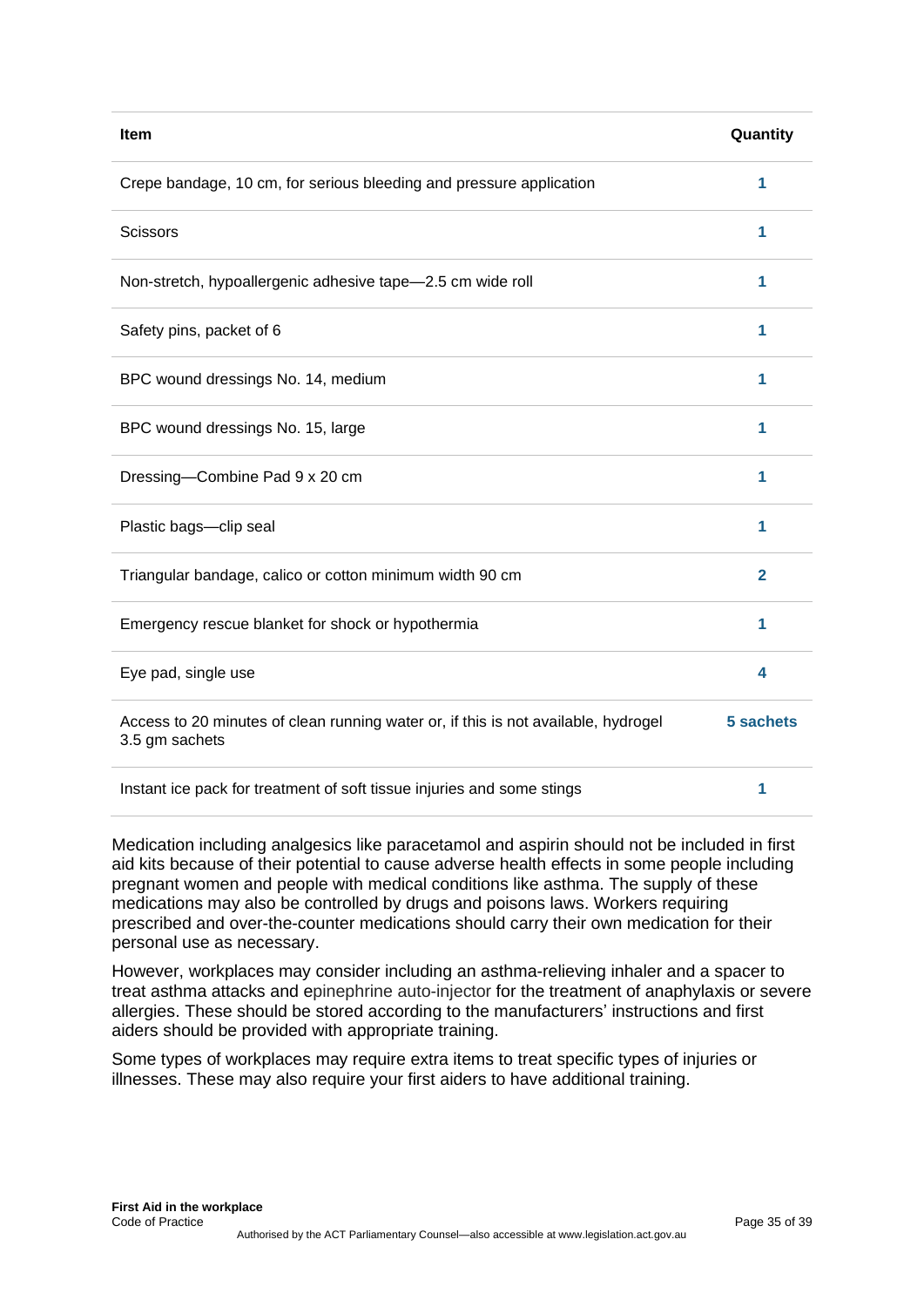# <span id="page-35-0"></span>Outdoor module

If work is performed outside and there is a risk of insect or plant stings or snake bites, assess whether a first aid kit should include:

- − a heavy duty 10 cm crepe bandage for snake bites
- − sting relief cream, gel or spray.

## <span id="page-35-1"></span>Remote module

Where people work in remote locations, a first aid kit should include:

- − a heavy duty 10 cm crepe bandage for snake bites
- − large clean sheeting, for covering burns
- − thermal blanket, for treating shock
- − whistle, for attracting attention, and
- − torch/flashlight.

The appropriate contents will vary according to the nature of the work and its associated risks.

# <span id="page-35-2"></span>Burn module

If workers are at risk of receiving burns, a first aid kit should include:

- − burn treatment instructions on two waterproof instruction cards: one for the first aid kit and the other to be located on the wall next to the emergency shower or water supply
- − hydrogel, 8 x 3.5 gram sachets
- − hydrogel dressings
- − clean polythene sheets, small, medium and large, and
- − 7.5 cm cotton conforming bandage.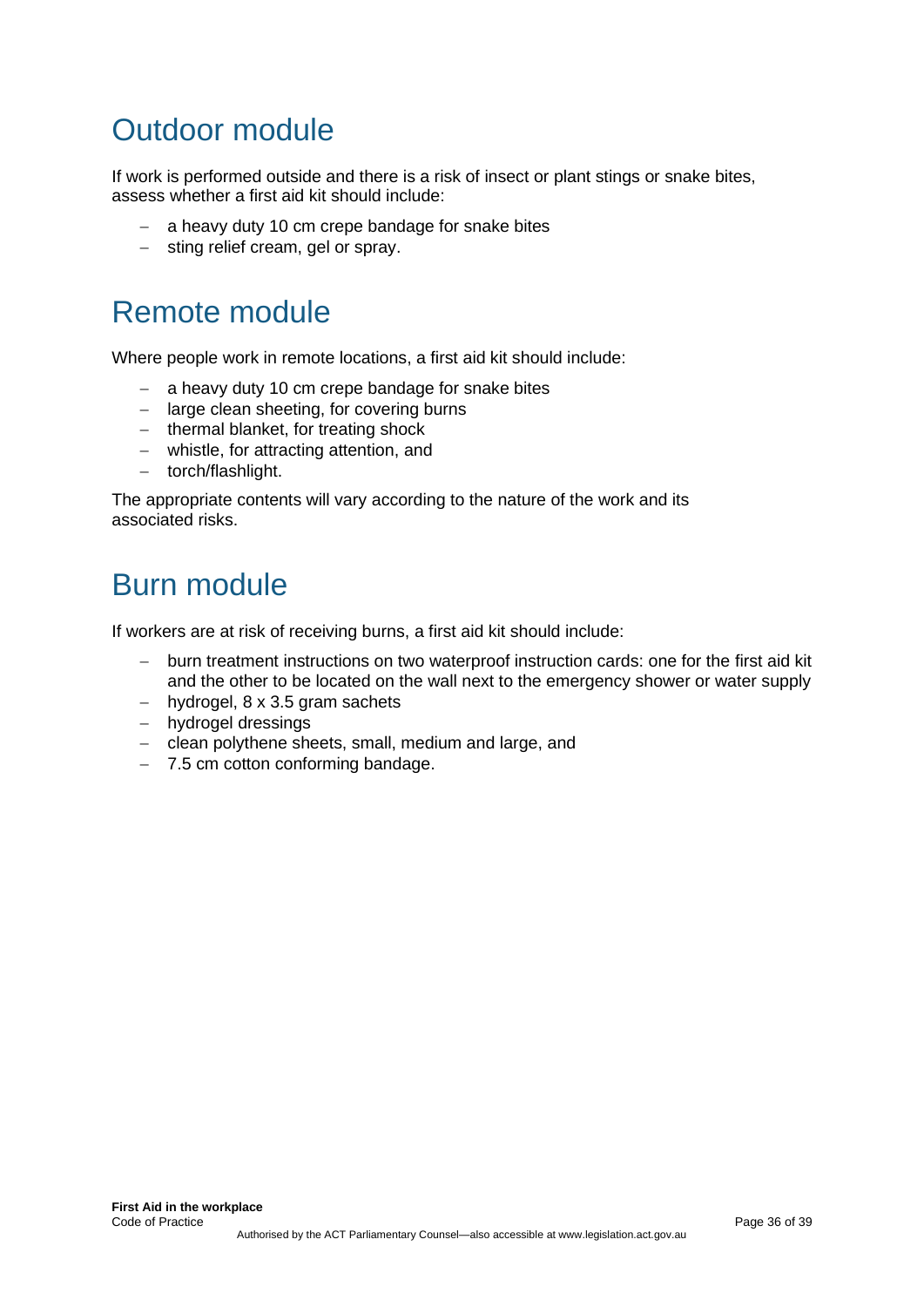# <span id="page-36-0"></span>Appendix F—Standard precautions for infection control

When providing first aid to an injured or ill person, first aiders could come into contact with blood or body substances. These can transfer infections to the first aider or other people they treat.

First aiders should assume they could be exposed to infection and take standard precautions when exposed to blood and body substances to protect themselves and others from infection risk. Standard precautions are work practices applied to all patients and their blood and body substances, regardless of their infectious status, to ensure a basic level of infection prevention and control. Standard precautions include hand hygiene, use of personal protective equipment (PPE), handling and disposal of sharps and waste, cleaning techniques and managing spills of blood and body substances.

# <span id="page-36-1"></span>Providing first aid safely

First aiders should wash their hands with soap and water or apply alcohol-based hand rub before and after administering first aid. First aiders should also wear PPE, including disposable gloves, to prevent contact with blood and body substances . Eye protection, a mask and protective clothing may also be necessary if splashes of blood or body substances are likely to occur.

You should establish procedures to protect first aiders and others from infection risk from the provision of first aid and contact with blood or body substances. Procedures could include:

- proper hand hygiene practices
- − how to handle and dispose of sharps
- − how to clean surfaces and reusable equipment
- − how to manage spills and soiled laundry
- − how to handle and dispose of waste, and
- − when to use PPE, for example using resuscitation masks for cardiopulmonary resuscitation (CPR).

First aiders should be aware of what to do if they have accidental contact with blood or body substances, a sharps injury or contact with a person known to have a contagious illness. Any part of the body that comes in contact with blood or body substances should be washed with soap and water immediately. Prompt medical advice should be obtained.

Where there is a risk of disease, first aiders should be offered vaccinations in line with the [Department of Health Australian](https://www.health.gov.au/) Immunisation Handbook.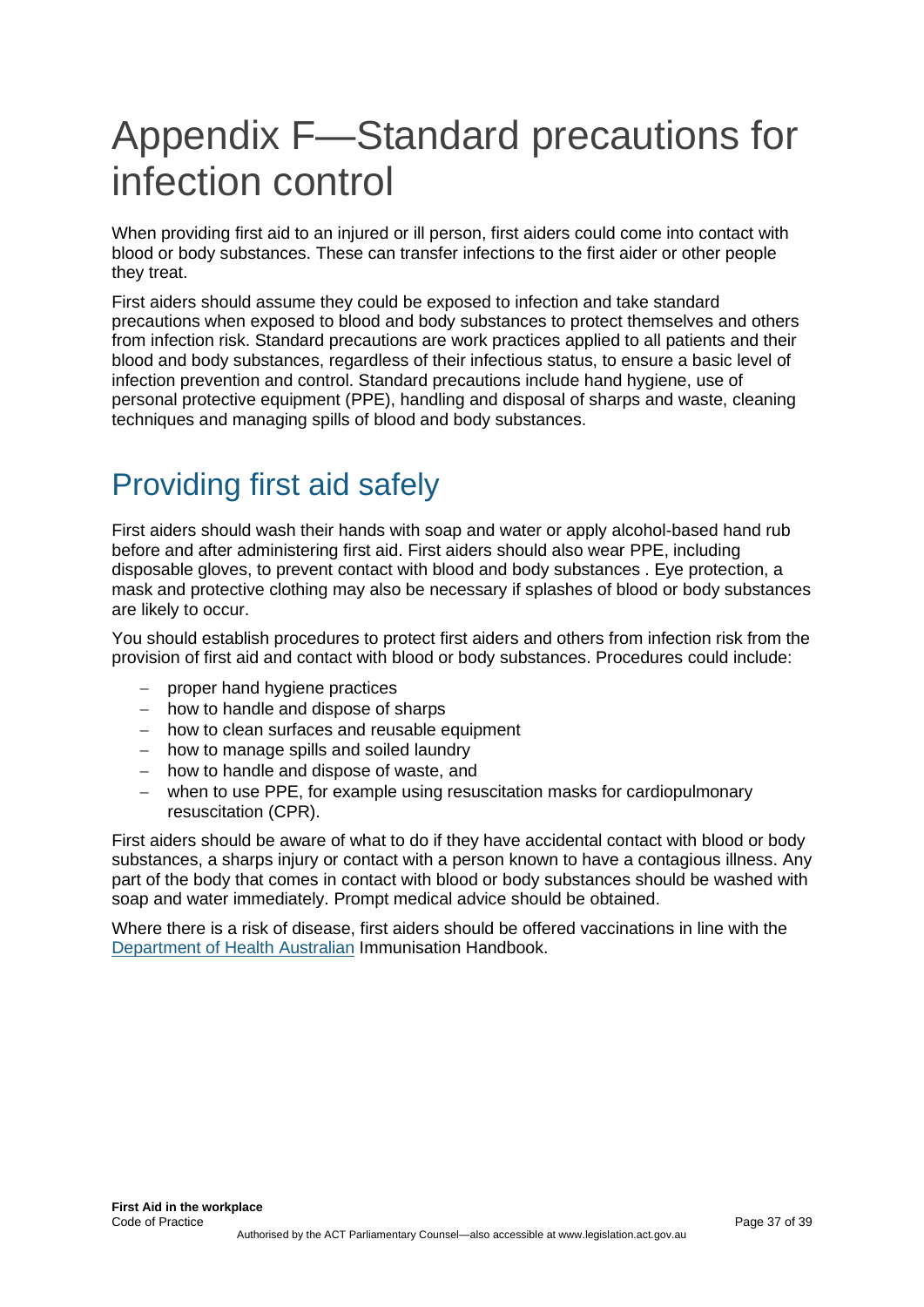# <span id="page-37-0"></span>Contaminated items

Items soiled with blood or body substances should be placed in plastic bags and tied securely. Waste disposal must comply with state or local government requirements.

Sharps including needles, syringes and disposable probes should be disposed of in a rigidwalled, puncture-resistant sharps container by the person who used them. Guidance on the design, construction, colour and markings of sharps containers is provided in:

- − AS 4031–1992: Non-reusable containers for the collection of sharp medical items used in health care areas
- − AS/NZS 4261–1994: Reusable containers for the collection of sharp items used in human and animal medical applications.

Reusable items contaminated with blood and body substances should be washed and disinfected by a competent person or disposed of safely.

If a first aider sustains a sharps injury or thinks they are at risk of infection from blood or body substances, they should seek prompt medical advice.

# <span id="page-37-1"></span>Cleaning spills

Cleaning should start as soon as possible after an incident involving blood or body substances. First aiders should wear disposable gloves when cleaning spills and if splashes of blood or body substances may occur, extra protective equipment like eye protection, plastic aprons and masks should be worn. Surfaces contaminated with blood or body substances should be wiped with paper towelling and cleaned with warm soapy water. It is generally unnecessary to use sodium hypochlorite (chlorine bleach) for managing spills but it may be used in specific circumstances, for example if the surface is hard to clean.